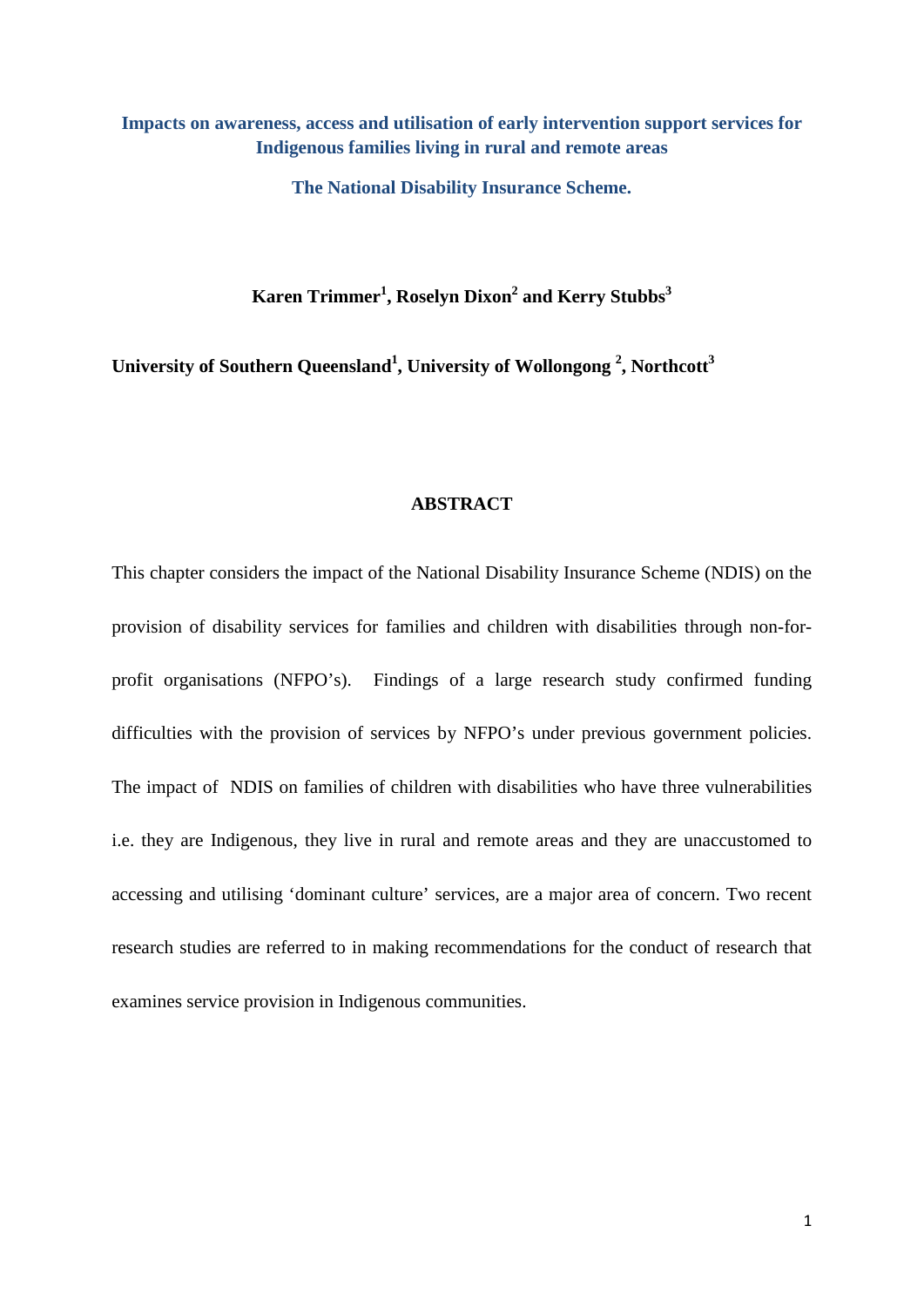#### **Introduction**

Government agencies and not-for-profit organisations (NFPOs) have had long involvement in the funding and provision of community services, such as mental health and disability services. Significant change has occurred over the past decade in the way government funds are expended with public sector agencies increasingly using marketplace mechanisms. As a consequence of economic and governance imperatives, funding of services via Not-For-Profit-Organisations (NFPO) has changed significantly with a move away from the provision of grants to the contracting of these organisations for the provision of services. The National Disability Insurance Scheme (NDIS) is going to change this system again within the next two years.

The National Disability Insurance Scheme funding model is based on an Insurance model where individuals approach the National Disability Insurance Agency (NDIA) and an individual plan and budget is developed that is reasonable effective, necessary and beneficial. It is a,What is it you need and how can I deliver it to you in your local community? Model. To qualify for services the individual needs to have a permanent disability which impacts on their ability to participate in the community. To qualify for early intervention there has to be a measurable developmental delay and evidence that early intervention will lead to less support in the future. As yet there is no allocation for Case Management and for families who have not self-identified to be linked to services. The NDIS will not support activities that they assess as being what normal families provide (http:// [www.ndis.gov.au,](http://www.ndis.gov.au/) 2014) .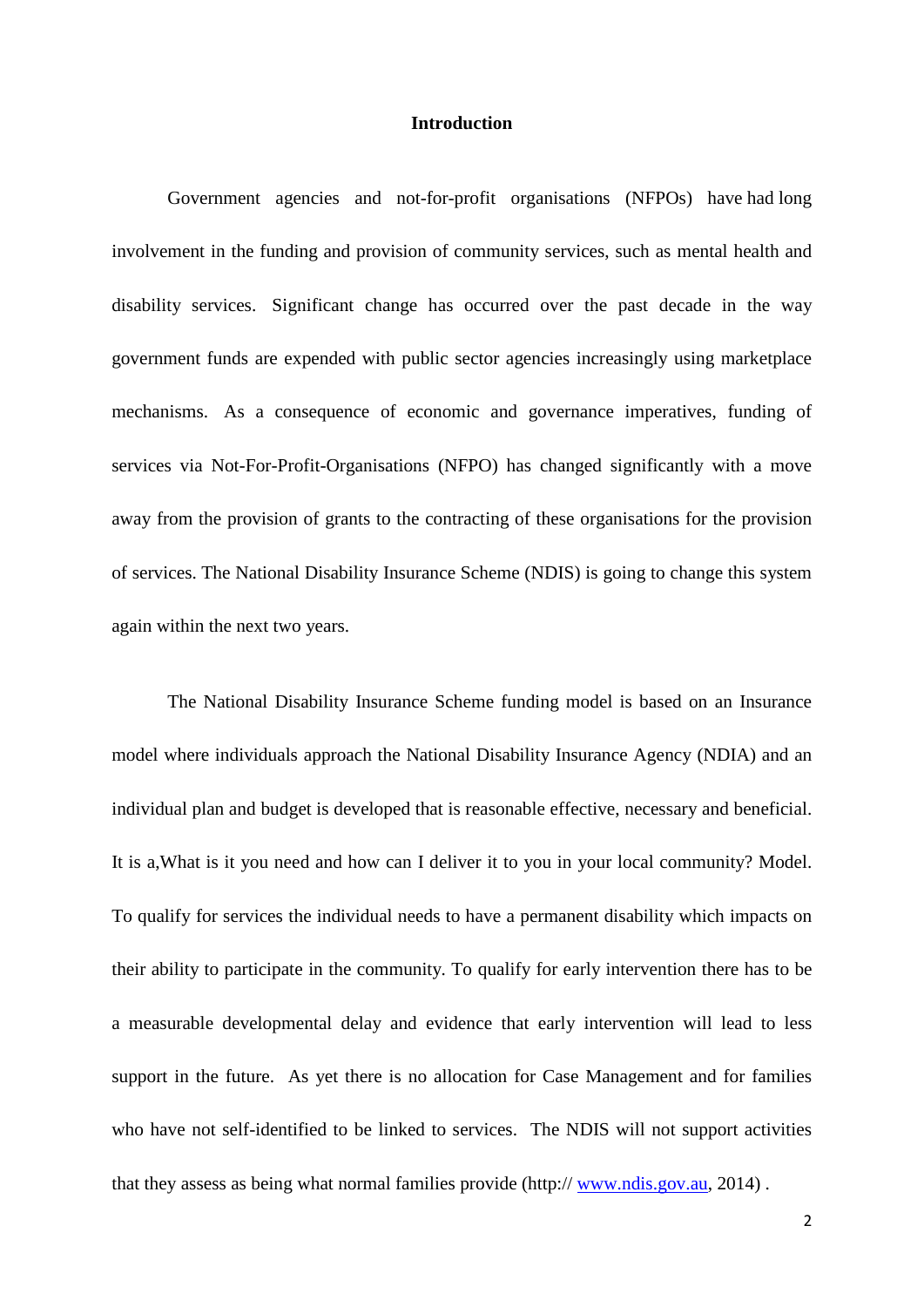Long-reliant on a steady and reliable stream of government funding, organisations large and small will either sink or swim in a newly created market for disability services (NDS, 2013b). Service providers which used to see the government as their customer will now have to view the consumer as their customer. Services providers are becoming aware that they will need to think totally differently about how they relate to their clients, as the funding will be vested in the clients and the families and will essentially be 'portable' (Stubbs, 2013; M. Hawkins personal communication March 7, 2014).

Disability services providers currently rely on what is known as block funding, a fixed government payment to provide a specific service (NDS, 2013 b), but under the NDIS, people with a disability and their families will be empowered to choose the services they want. Instead of justifying themselves to government, organisations will have to convince the clients themselves to come on board. New competitors, both not-for-profit and for-profit, will enter the sector, potentially offering products or services that currently don't exist (NDS, 2013 b). Each person with a disability or family will have a dollar sign above his or her head (Stubbs, 2013; M. Hawkins personal communication March 7, 2014).

All organisations, both for profit and not for profit, will be operating in an environment where they will be paid after delivery of service, and will need adequate cash flow and capital to maintain their existence (NDS,2013a). This will necessarily mean that those services and clients which deliver the best financial outcome will be more attractive to service providers (NDS, 2013a). Government block grant funding, or competitive tender,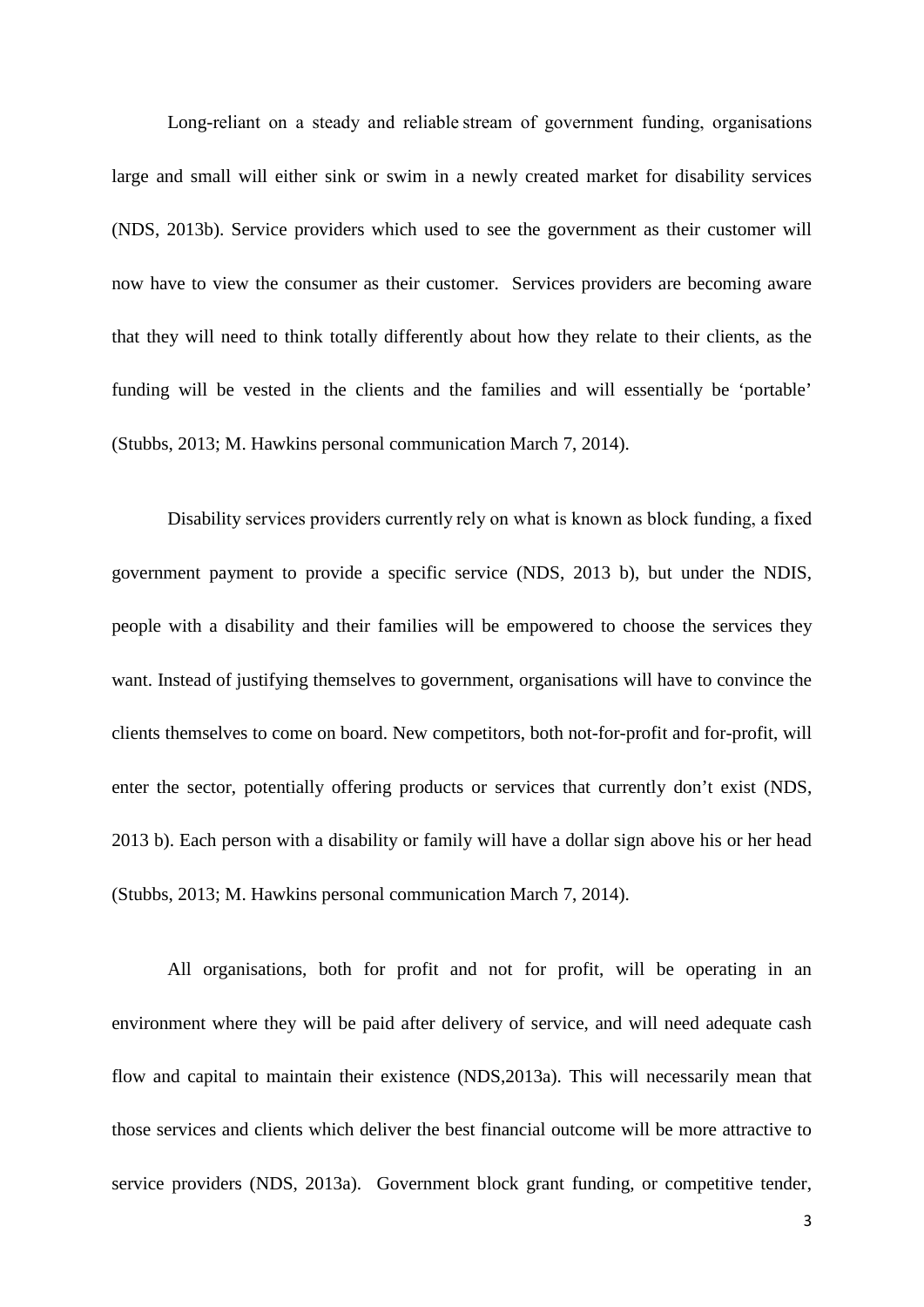with funds paid in advance has, until now, enabled organisations to practice some degree of cross subsidisation for those clients and services which do not 'pay their way', augmented by charitable fundraising (NDS, 2013a). The introduction of the NDIS will put pressure on service providers who are not able to meet the requirements of the new system, either because they do not have the capital, processes and structure to adapt to the significant change that will occur, or because they do not offer those support services that are funded under the NDIS (L. Matthews, personal communicationMarch7, 2014). This may well mean that some current service providers will amalgamate, go out of business, or be taken over by others (L.Matthews personal communication March7, 2014). It is also apparent from the current experience in the NDIS launch sites that there will be new entrants into the provision of services, both not-for-profit and for-profit organisations (Productivity Commission Report,2011, L.Matthews personal communication,March 7, 2014).

Despite bipartisan support for the scheme and a momentum towards it that makes it seem inevitable, key questions remain unanswered (M Hawkins personal communication March7, 2014). The first question is that the people with disability who may have the most complex needs, the most high-support needs or even challenging, aggressive behaviours may be disadvantaged if a market is not created that encourages organisations to offer services to meet their needs. This particularly applies to groups who are three times disadvantaged such as Indigenous families with children who have disabilities in rural and remote areas. These families are disadvantaged already in terms of provision of services. However if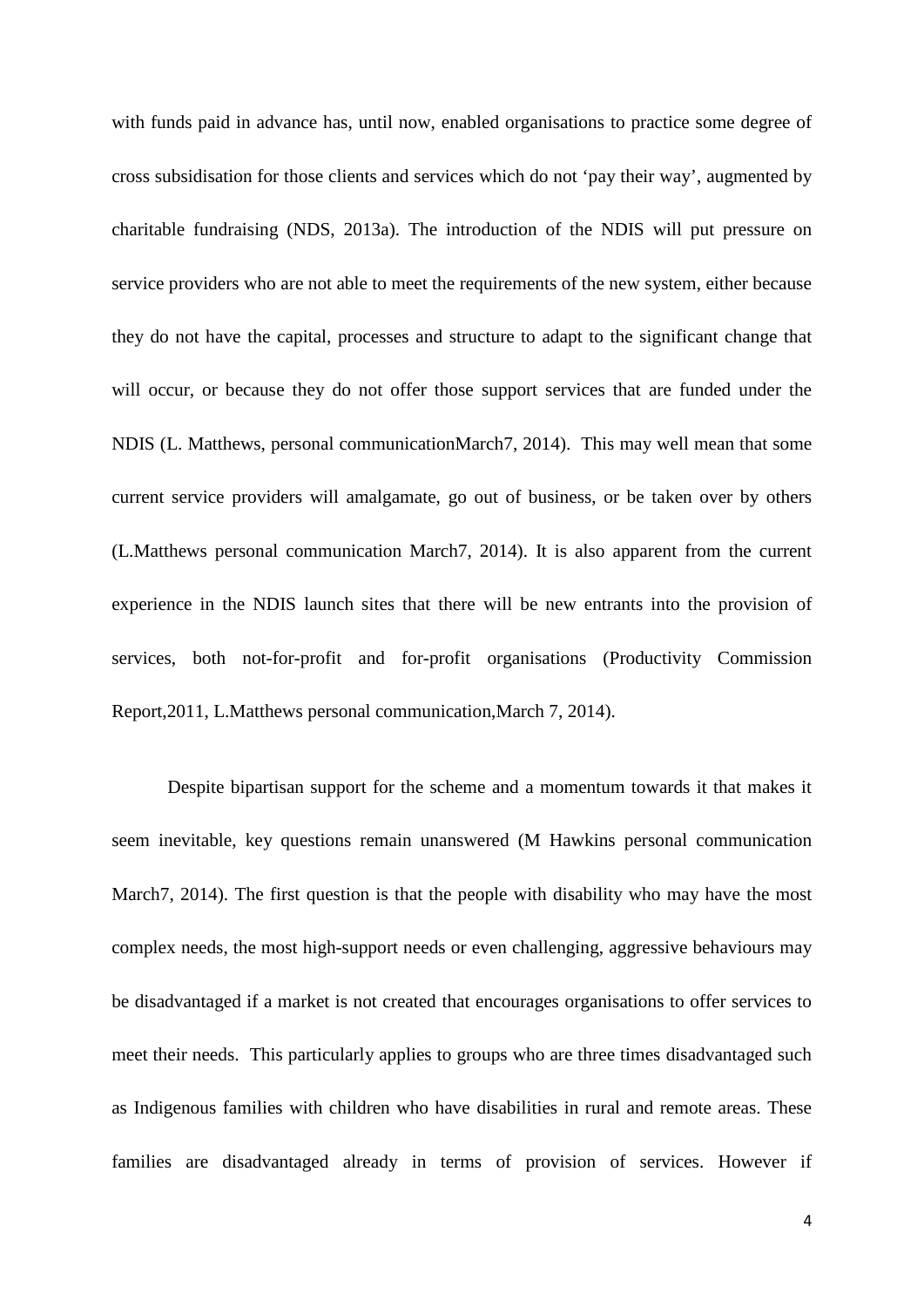organisations can only deliver services within a market based system they may not provide adequate support for these complex client families (NDS 2013 ab, Productivity Commission Report, 2011). The first trial site in the Northern Territory will not be commencing until July 2014 (NDIA 2014), There has already been recognition that the person-centred funding model based on individual plans, which is the basis of the NDIS, may not work with Indigenous families (M. Hawkins personal communication March 7, 2014) and that innovation will be a very necessary feature of service provision. Also, there is newly emerged evidence (Holden, Johnson & Blakemore, 2014) that there is concern arising from the trial about how to link families that need assistance most into the new system, as all families have to self-identify to the NDIA (M. Hawkins, personal communication, March 7, 2014) .

The not-for-profit organisations that have been providing services before the implementation of the NDIS have already had difficulties maintaining services under previous funding models. A large study conducted in Western Australia included a survey of 300 randomly selected NFPOs (49% response rate); interviews with staff from approximately 30 NFPOs; and an analysis of a sample of contracts and other documentation from State government departments (OAG, 2000). The findings of this study revealed there were issues for the delivery of services where identified needs exceed the scope of contracts and where the costs of delivering services exceed the funding provided. This has flow on effects to institutions such as schools and subsequently students in receipt of such services. It is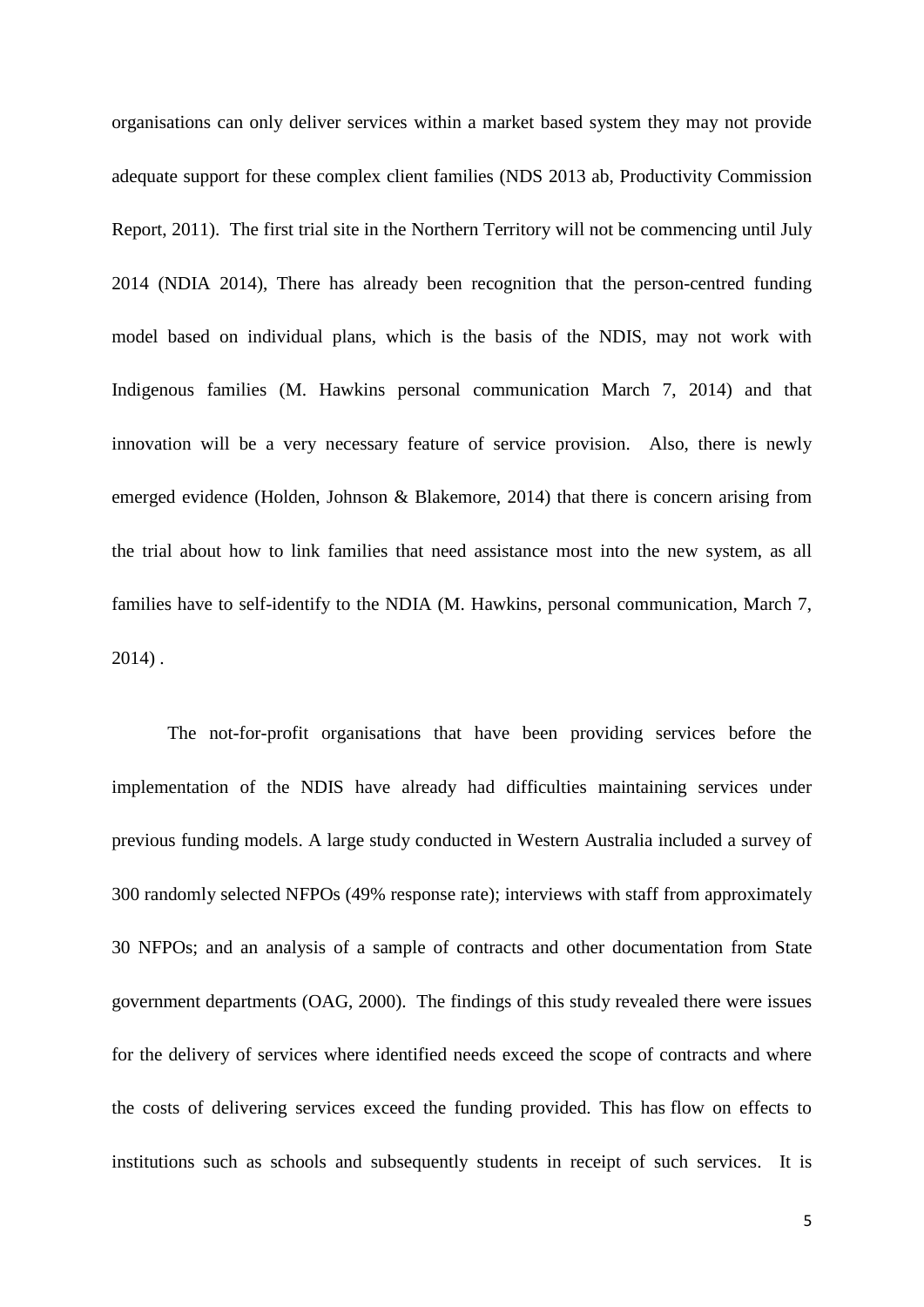common for children with disabilities to receive support from educational, respite services, therapy and specialist medical services. Access to these services in rural and remote areas of Australia has long been acknowledged as a problem for families of children with a disability (Aging, Disability and Home Care, 2012).

The current research literature supports the benefits to families of the support that can be provided by multidisciplinary evidence-based programs (Dunst, 2002; Dixon & Johnston, 2005; Dunst & Trivette, 2009). However, there is evidence that low income families and families who are vulnerable, such as Indigenous families, who are regularly exposed to major life stressors, are the most likely to underutilise intervention services for children with disabilities (Blair, Zubrick & Cox, 2005; Wall et al. , 2005).

Previous research investigating community services in six urban and rural communities in Queensland (McDonald & Zetlin, 2004) found that it was the characteristics and operations of the services providers themselves that erected barriers particularly to Indigenous people. The most prevalent factor, mentioned by the majority of informants in all six of these communities, was lack of knowledge about services on the part of service users. In a similar study in the U.K, Baldock and Ungerson (1994) noted that failure to effectively disseminate information about service availability had a serious impact on utilisation. A school readiness program for Aboriginal children with additional needs conducted by Northcott, a large disability provider, in two sites in NSW, one urban and rural, found that in both communities, parents had received limited information about disability and many found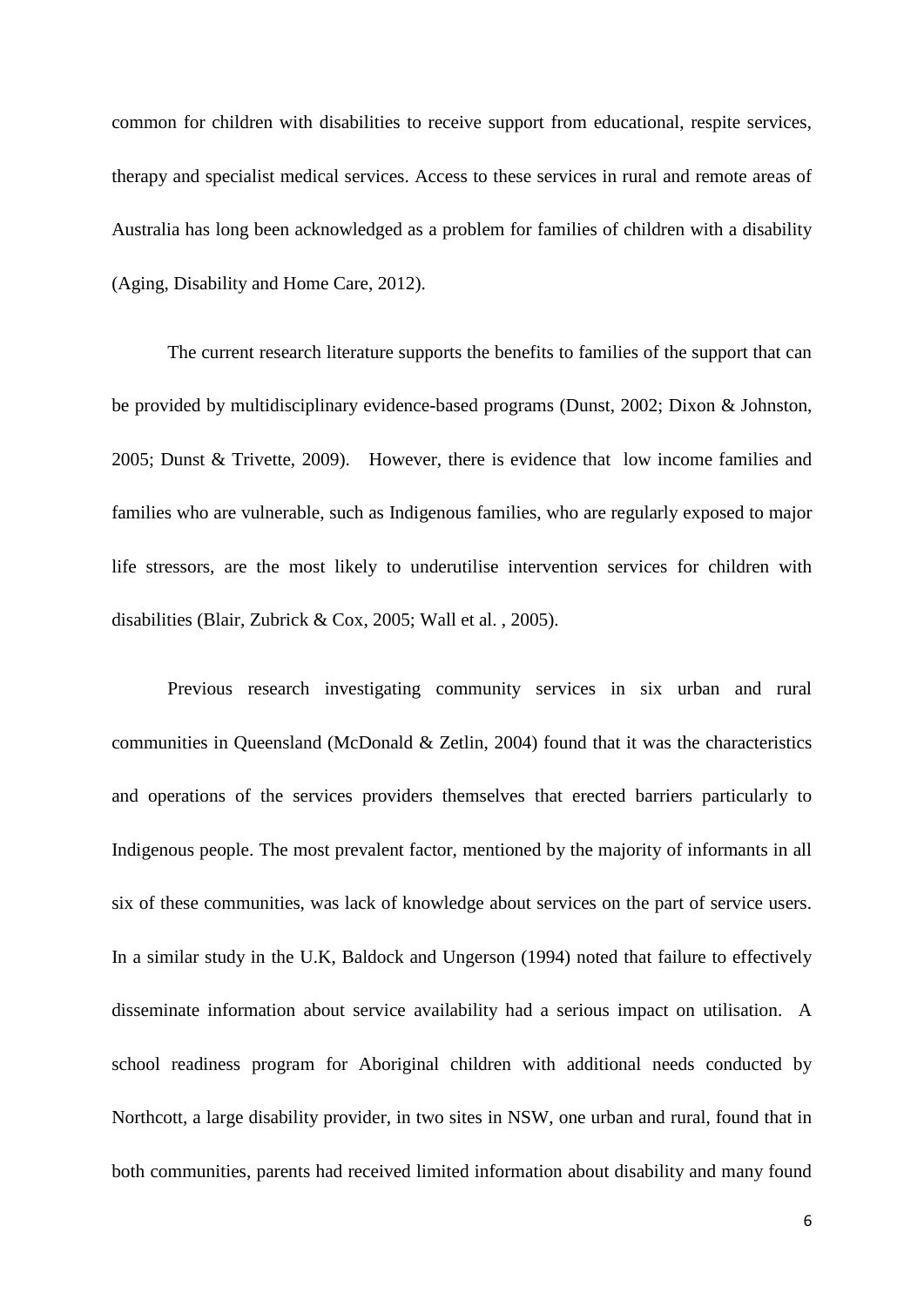it difficult to identify their child's support needs (Purcal et al., 2013). This was particularly true in the rural community. In both communities, it took several weeks for the workers to build up a trusting relationship with parents that enabled them to discuss their child's needs, and this was facilitated much more quickly where a relationship of trust already existed, which may have taken many months or years to develop.

The second most prevalent factor for McDonald and Zetlin (2004), was that the 'monocultural or dominant culture (i.e. white culture) orientation of the service providers was alienating to Indigenous people particularly in rural communities. Other families have reported alienation when they feel that the program being offered to them is not relevant to their culture or family structure (Wilson & Watson, 2011). The third factor which also impacted on Indigenous people was the need to engage with a clinical health system. This is particularly salient for Indigenous families with a child with a disability as a diagnosis from a specialist who may be a long distance away can delay access to support and services (Wilson & Watson, 2011).

An example of the impact of isolation on access to services is the Commonwealth Government's Helping Children with Autism package (HCWA). The implementation of this package requires that Indigenous families must be involved in health services in order for their child to be diagnosed and offered an intervention program. Some Indigenous people may have very limited access to specialist health services, particularly those living in remote areas and must wait a long time for a specialist diagnosis. The Purcal et al. (2013) study of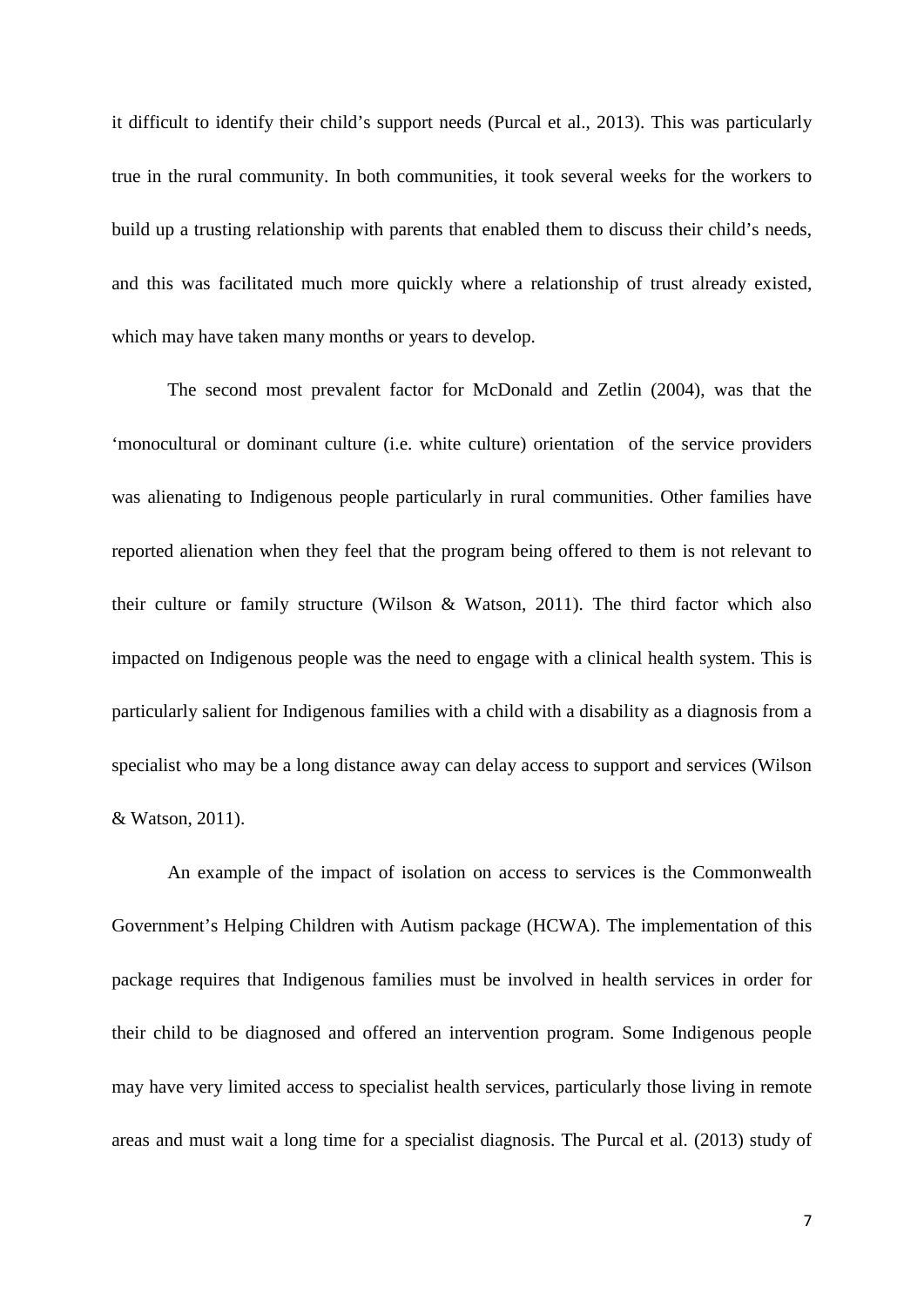provision of services for Aboriginal families of children with disabilities mentioned previously and also Wilson and Watson (2011) confirmed that it was difficult to obtain support for children due to difficulties in obtaining a diagnosis from a specialist.

As a consequence, it has been found that Indigenous children with disabilities are more likely to be identified through the local education system than through the medical system particularly for children at risk of mild intellectual disability (Leonard, Petterson, Bower & Sanders, 2003). The Purcal et al., study (2013) also found that referrals to disability services were frequently made through schools and pre-schools, and less often through the relevant medical services. This was found to be a particular issue for Aboriginal families living in rural communities. This finding is particularly important for those young children (0-6) who may not meet the requirements for a Tier 3 package under the NDIS. For those children who do not have a permanent disability, or do not have a diagnosis recommending early intervention, they may fall into the Tier 2 category under the NDIS (Productivity Commission Report, 2011). At this stage it is unclear how the previous early support services, community development or parental education programs currently funded by State governments as block funded programs will be transitioned to the NDIS system. There is a danger that those children with an undiagnosed delay may fall between the cracks in the system where parents and communities are unaware of how services may assist the child's development. Purcal et al. (2013) found that some preschool and school teachers had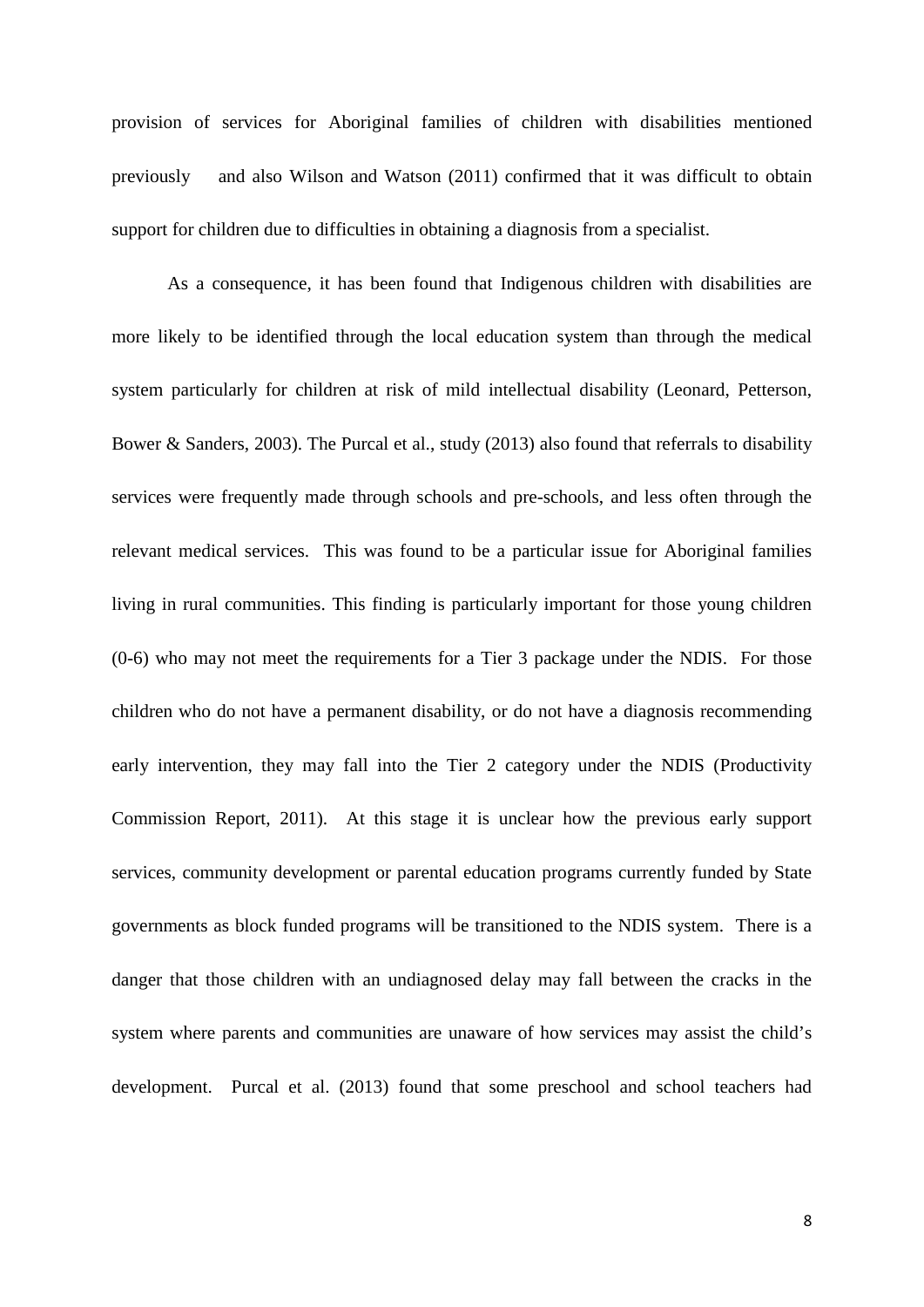difficulty identifying the support needs of children in their classrooms in the rural site, due to their lack of experience with disability and developmental delay.

Both Commonwealth and State Government in all Australian States have provided services for families of children with a disability and all have included support for Indigenous families and children (Better Start and Help for Children with Autism, Productivity Commission Report, 2011). However, there are barriers to the awareness of, and utilisation of, available services for Indigenous families which are compounded by the families being in rural and remote locations (Kendall & Marshall, 2004). At a time of major change in the whole funding model for services because of NDIS, there is a need for research that can demonstrate how services can empower Indigenous and vulnerable families to access and utilise services that may be offered by new providers under the NDIS. Because of the dominant culture approach and the lack of appropriate information, Indigenous families in the past have needed more support so that they can be empowered to understand the conditions and support the optimum development of their child with disabilities (Kendall & Marshall, 2004) but this is not a recognised need under the NDIS (M. Hawkins, personal communication March 7, 2014). The children themselves are therefore not engaging in programs that could lead to a significant improvement in their developmental outcomes (L. Matthews personal communication March 7, 2014; D. Taylor personal communication, March 7, 2014). Research about the implementation of the NDIS has been commenced at a National level (NILS, 2013) however, there is an urgent need for research which specifically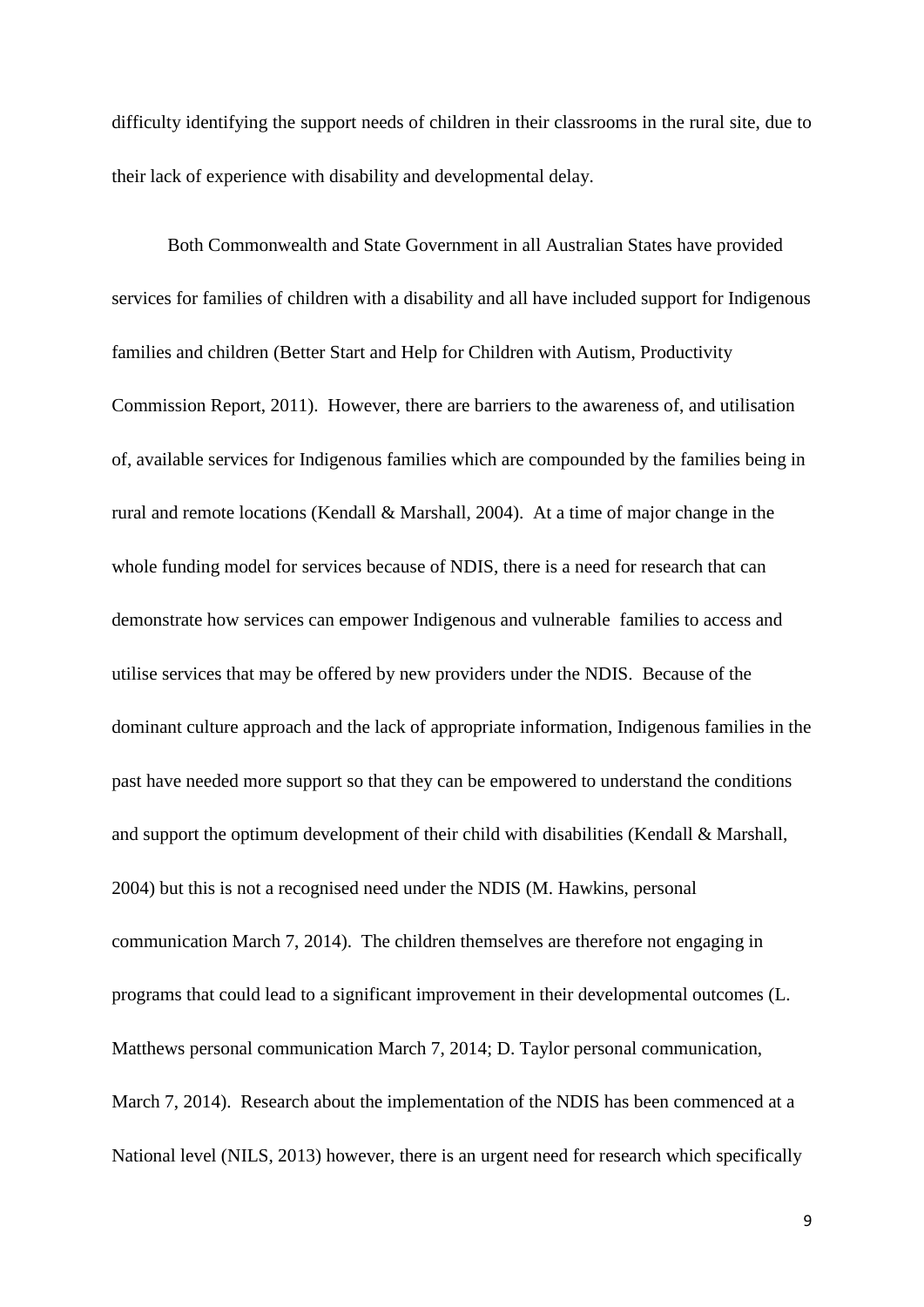focusses on how availability, awareness and utilisation of support services for Indigenous families with a child with a disability can be increased and sustained under the NDIS.

#### **Socio Cultural View of Disability**

The Western Australian Aboriginal Child Health Survey (Silburn et al.,2006) recommends that to be most effective, health programs need to work within the community's culture, work to build capacity and support community networks, and thus empower the community. This echoes findings in the Indigenous education field, where many researchers see working with and through culture as crucial for Indigenous education to succeed (Enemburu, 1991; Trimble & Fisher, 2006). In low socio-economic and cross-cultural settings, health and education programs developed and implemented independent of the local community and families can also increase the sense of powerlessness and dependence (Kendall & Marshall, 2004) on external providers. This adds to the lack of opportunity for communities to develop the skills, relationships, and self confidence necessary for committed health action (Wilkinson & Sidel, 1991). For Indigenous Australian communities, this approach perpetuates the 'Aboriginal disadvantage' stereotype, the 'solution' being assimilation to Western culture (Keeffe, 1992). In contrast, Community Development theory advocates maximising community involvement, participation and control, in order to ensure initiatives are locally appropriate and sustainable, and work to empower local people (Wiggins, 2011).

Community and family engagement in health and education requires understanding

10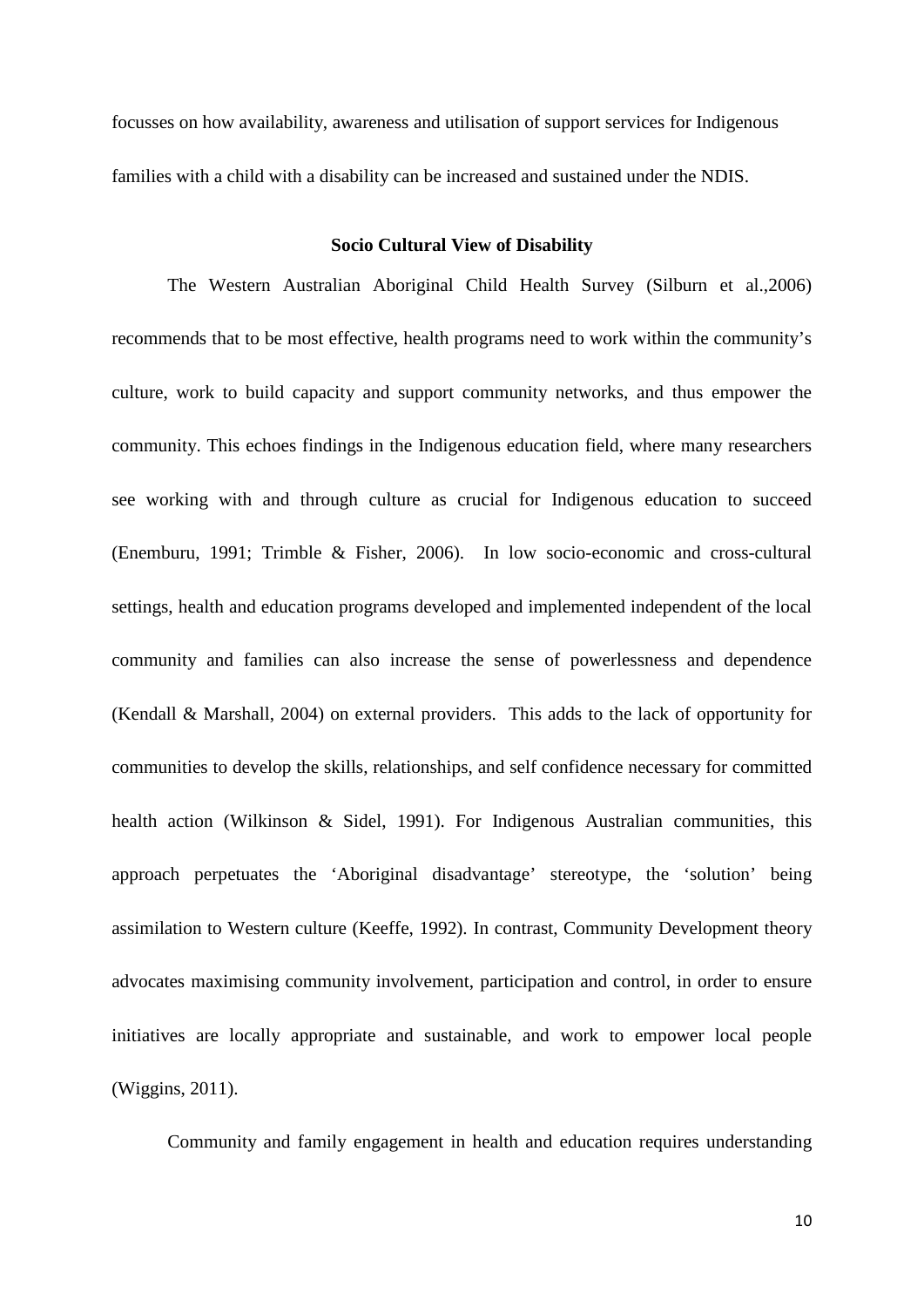and working within the world view and values of the community. For example, in many Indigenous world-views, health is not just the absence of disease, but optimal functioning of mind, body, and spirit, and interlinks with the social, emotional, and cultural well-being of the whole family and community (Vass, Mitchell & Dhurrkay, 2011). A health program in an Indigenous community that limits itself to a western medical view of health is thus unlikely to satisfy the collective understanding of health and wellbeing. To address these broader health and family perspectives, a social community approach is necessary (Golds, King, Meiklejohn, Campion & Wise*,* 1997; Heil, 2008). Health and education professionals need to learn how to collaborate with families and communities, how to learn from families and communities about both their needs and their strengths, and to learn with them about the mechanisms to produce effective disability support services and social change (Smith & Herbert, 1997). The success of health and education support programs is thus dependant not only on the political and social will of the families and the community but also on extracommunity workers adopting new work approaches (Wilkinson & Sidel, 1991).

Indigenous researchers working to improve research approaches and outcomes for those being researched emphasise the importance of development of relationships before a discussion of research is commenced (Trimble & Fisher, 2006; Nakata, 2013). Trimble and Fisher emphasise the importance of developing a relationship as equal participants that is based on "trust, respect, integrity, prudence, benevolence and reverence" (2006, p.13). Establishing a quality relationship promotes the process of acceptance as the community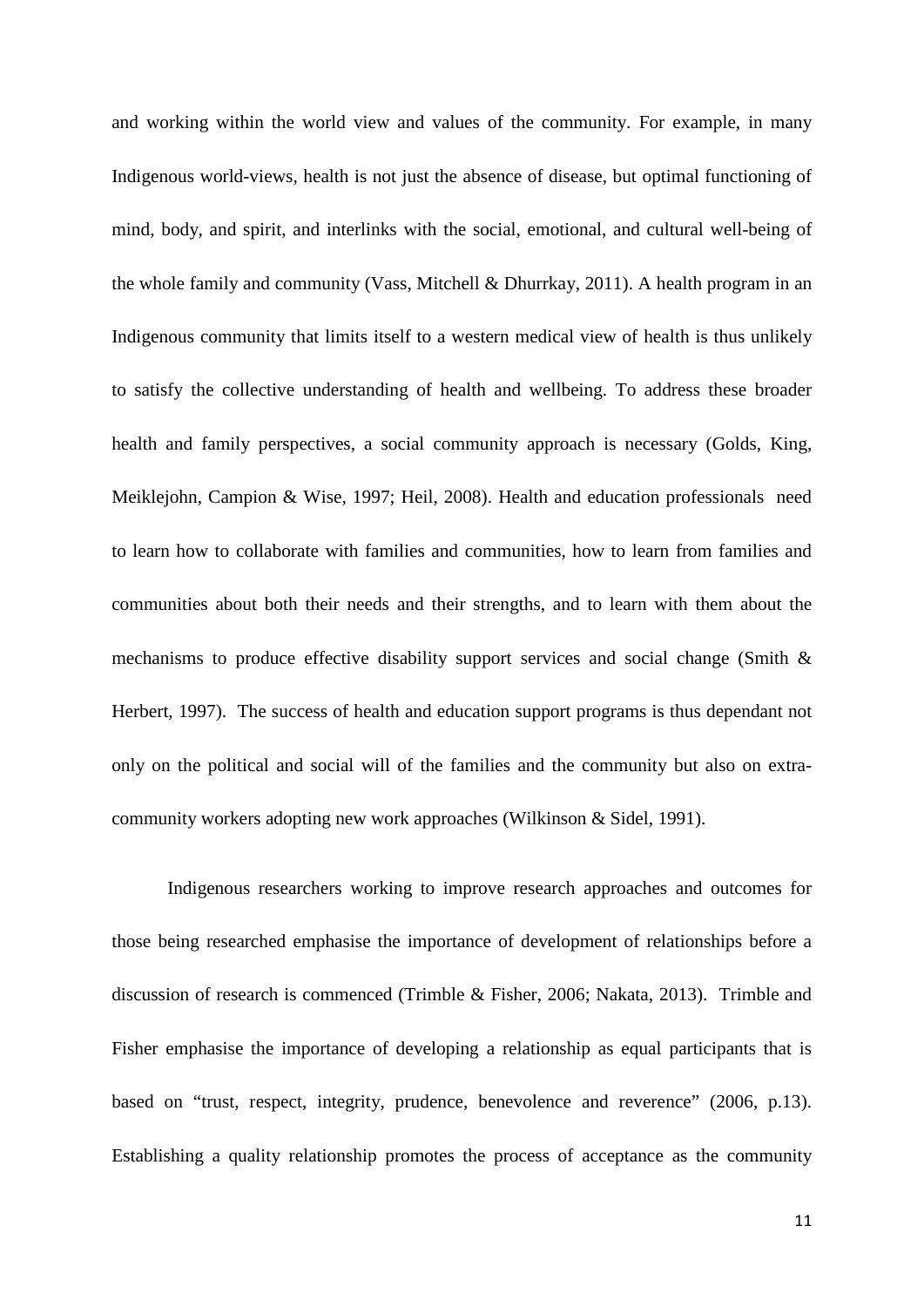comes to know, through their own cultural rules, whether the researcher is trustworthy. This view is based on arecognition that community members will question the researcher, and have a right to do so, given that they hold the knowledge that the researcher seeks. They recommend spending the majority of time in visiting a community to development such relationships prior to commencement of or discussion of research. This approach is aimed at achieving quality research outcomes of greater relevance to the needs of the community. Under these circumstances there is likely to be a positive impact on validity, reliability and quality of data as participants will have greater engagement in the research and share what "they really think" (Trimble & Fisher, p.14). These points have been confirmed in the research experience of the authors also. In a study looking at the awareness and access to social justice the first author had arranged to visit a remote community in the north of Western Australia. An encounter with a cow and car rollover on the way into the community resulted in the author being taken into the health clinic along with many community members also attending clinic day. Talking about and sharing a known experience, how it happened, and listening to others stories commenced a relationship that would not have occurred under the circumstances of more formal discussion about the research. Rather than avoiding involvement, community members and elders were asking to meet the researcher which resulted in a frank sharing of experience and views on the research questions, providing quality valid data that was able to be utilised to attain better outcomes in response to the issues raised (Trimmer, personal communications, November 5, 2013).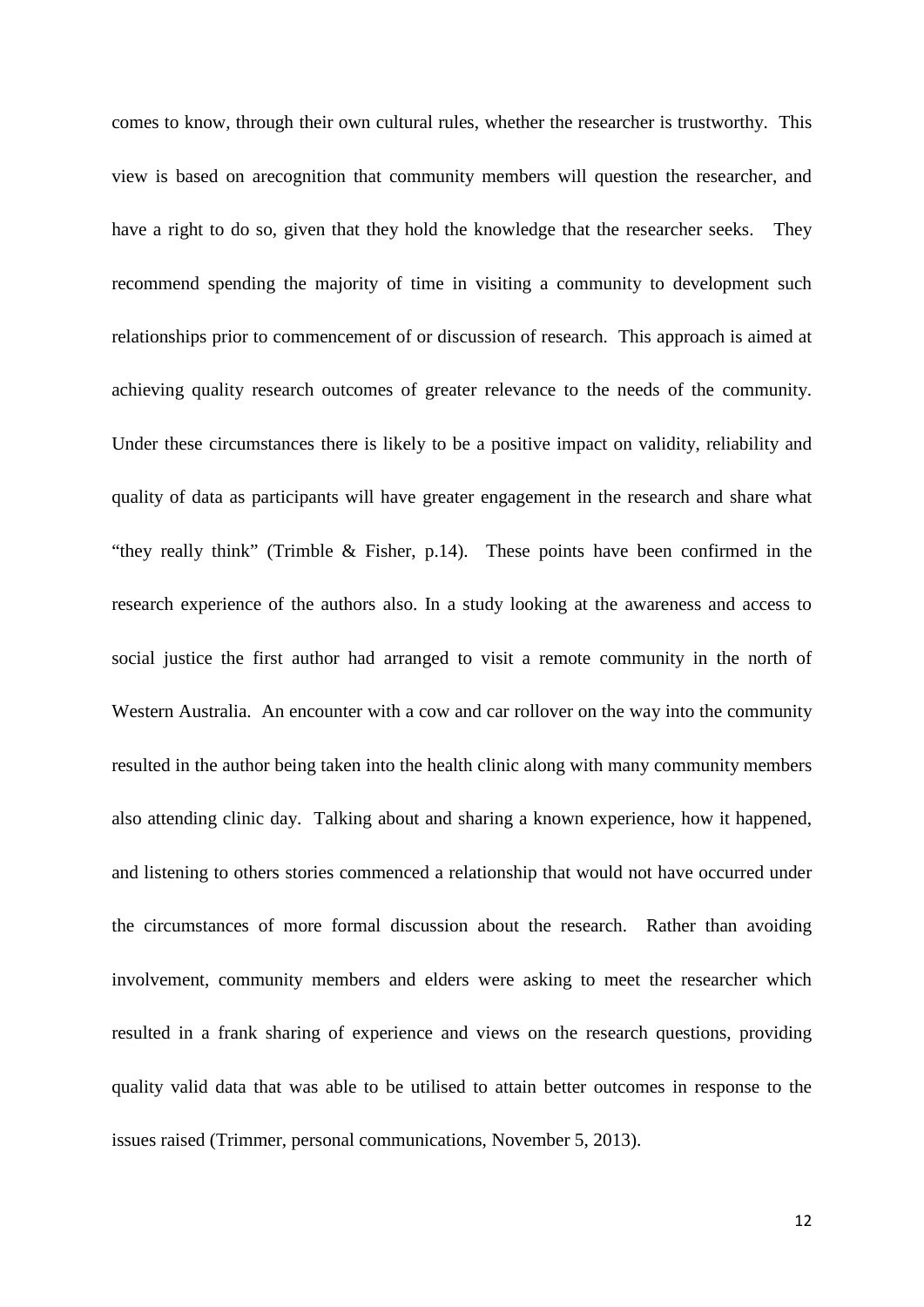The established importance of such relationships is applicable to both conduct of research and provision of services. Nakata (M. Nakata, personal communication, October 25, 2013) indicates that even when Indigenous scholars and researchers work within communities, ways of talking and doing may be at odds with existing community values or practices. He also emphasises the necessity of taking the time to establish trusting relationships based on empathy and respect. This can mean that researchers and service providers need to spend the majority of time getting to know one another before any mention is made of research questions or service provision. The community will want to explore the character and background of the visitor to determine their fit with the values and ethics of the community. Trimble and Fisher (2006) recommend that those wanting to work within such communities be ready to reflect on their own character, values and ethics and to be open in sharing these more personal reflections prior, and in addition to, the factual information about research or programs.

The Purcal et al (2013) study, recently commissioned by the third author for Northcott NSW, evaluated the support provided to Aboriginal families with children with additional needs & what support was required to assist families, what comprised effective early interventions, what empowered Aboriginal families to advocate for support, and what formats for service could provide a sustainable model to support Aboriginal families of children with additional needs. A clear finding with significant implications for the provision of services was the lead up time required to build trusting relationships with local service providers and the Aboriginal community (Purcal et al. ,2013). The development of a trust relationship was essential before parents were comfortable and ready to talk to program staff about concerns for their child, identify support needs and explore options that would directly or indirectly support the child.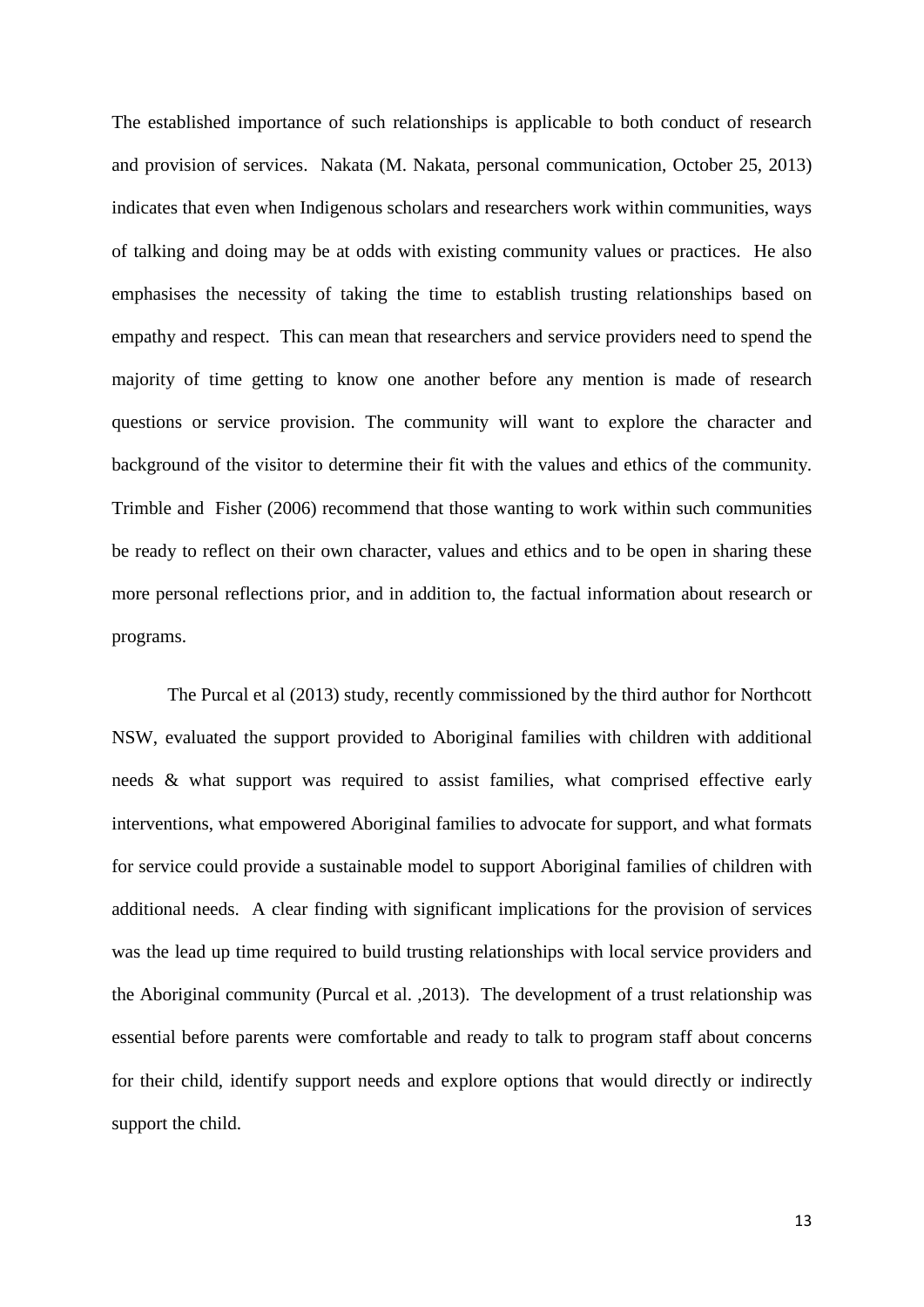## **The Need for Social and Culturally Sensitive Research Methods to be integrated into any study of the provision of services under the NDIS.**

Given that some service providers to date have not provided culturally appropriate services that are utilised by these thrice vulnerable families and children, there is a need to employ innovative research methods to investigate this problem before services are planned and implemented under the NDIS. Whilst the Purcal et al., (2013) report provides some evidence, authentic deep information about the barriers to Indigenous families with a child with a disability which may discourage utilisation of disability support services is incomplete, as is the knowledge of how disability support services can be modified so that utilisation by Indigenous families with a child with a disability will increase and be sustained. Multidisciplinary evidence based dominant culture interventions (Dixon & Johnston, 2005) are available but there is a need for such interventions and services to be developed and implemented in culturally appropriate ways so that Indigenous families will increase their utilisation of and sustain their involvement in the programs.

For any research program focusing on the development of services to be successful it would need to include Indigenous perspectives and identify culturally appropriate, community engaging approaches across many fields (Watts & Carson Lecturer, 2002). In a previous successful health related research project in rural and remote Indigenous communities of the second author, these included the concepts of Both Ways Learning, negotiated or generative curriculum, and dadirri (Constable, Dixon, Dixon & Toribio, 2012). Ungunmerr (1993) says of dadirri: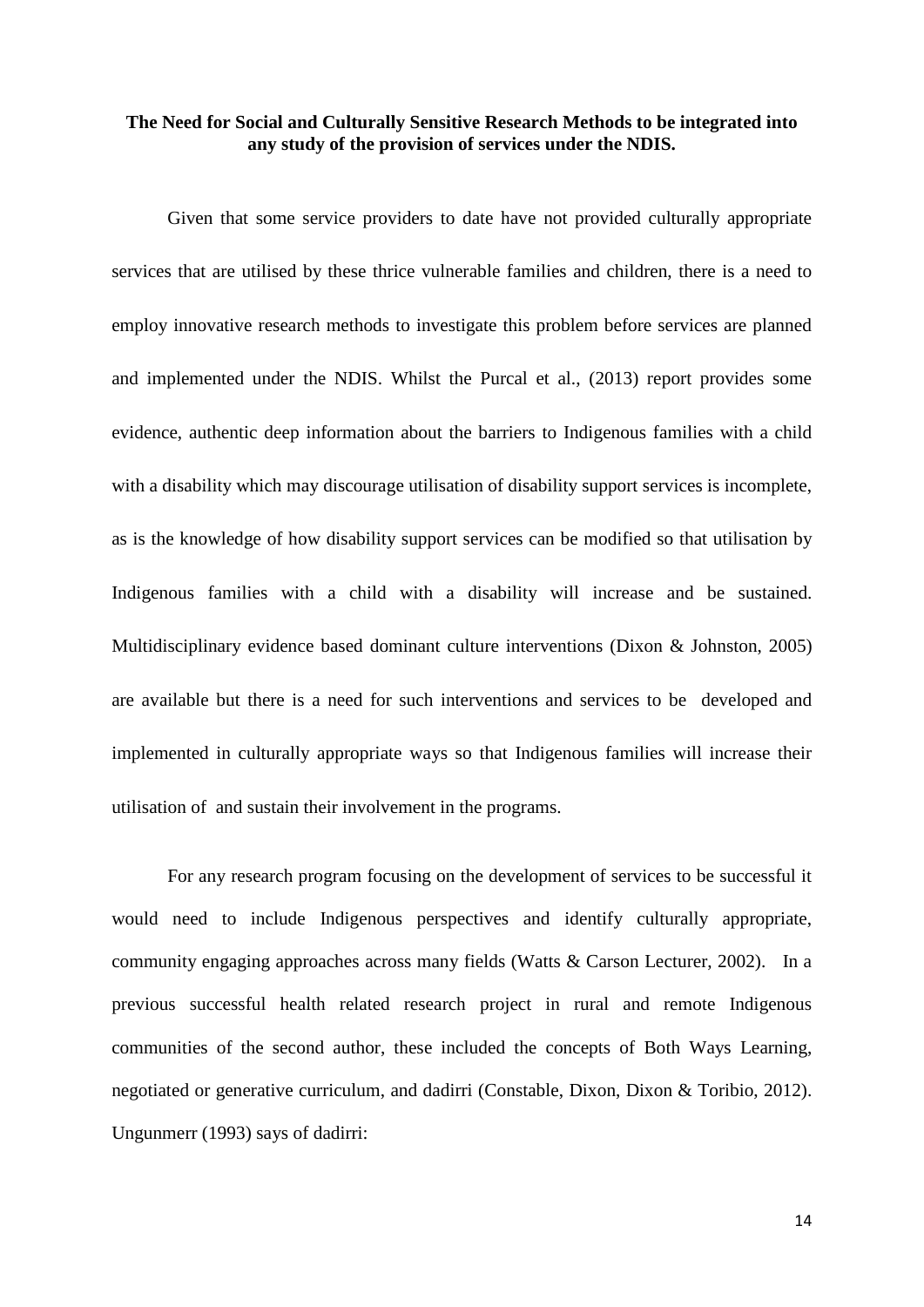In our Aboriginal way, we learn to listen from our earliest days. We could not live good and useful lives unless we listened. This was the normal way for us to learn – not by asking questions. We learnt by watching and listening, waiting and then acting. Our people have passed on this way of listening for over 40,000 years (p.35).

Dadirri refers to a process of non-intrusive observation, a reflective non-judgmental consideration of what is being seen and heard and a sense of the informed responsibility that comes with knowledge (Atkinson, 2002). It is the first step to meaningful communication, understanding, and relationship building, which form the foundations of appropriate interaction in cross-cultural contexts. It has been demonstrated to be a successful principle and methodology in human health and Indigenous education across many international different cultures and contexts (Constable et al., 2012). In this project the dadirri concepts were classified into the steps of listening, thinking, discussing, and acting:

#### **Listening**

As reported in Constable, Brown, Dixon and Dixon (2008), a needs analysis was conducted in each community to clarify the health issues present and the factors influencing them. Semi-structured interviews with community residents in focus groups or individually (as preferred by respondents) were conducted to explore motivation, knowledge of issues, knowledge of solutions, and access to solutions. At the same time in each community, a clinical health survey was conducted to provide baseline quantitative measures of health.

#### **Thinking and Discussing**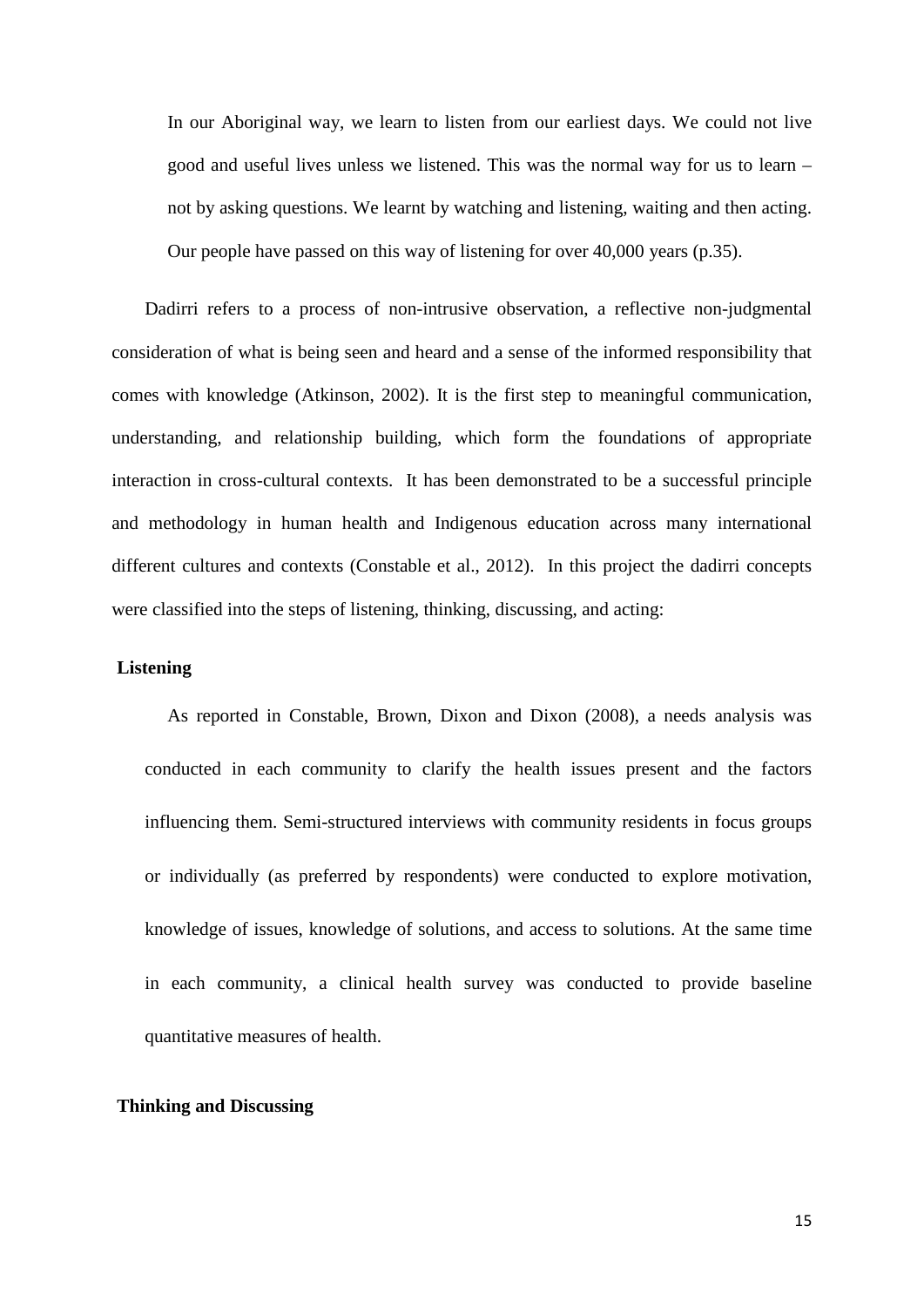The results of the needs analysis were reported back to community representatives and discussed. A team of interested community residents and extra-community professionals was formed in each community to consider the issues further. This local health team negotiated the community's health priorities and decided on preparations required for and actions to be implemented in the health program.

## **Acting**

In each of the four communities, on the basis of the health team's considerations and preparatory work, a plan of action was decided upon and instigated, and aspects of the program activities evaluated through further interviews and discussion. This iterative approach kept the program responsive to community feedback and able to adjust to suit new directions and actions.

Throughout every stage of this process, the researchers kept in mind the need for extracommunity knowledge to be balanced by community knowledge, and to facilitate rather than direct activities.

More recently, the third author was involved in the delivery of a program for Northcott NSW of a program for Aboriginal children with developmental delays and disabilities. The program being evaluated, worked with the children's families and the community to support school readiness and successful transition to school in two NSW local government authorities – one urban and one rural/regional. Evaluation by the provider and the Social Policy Research Centre, UNSW (Purcall et al., 2013), found that communities and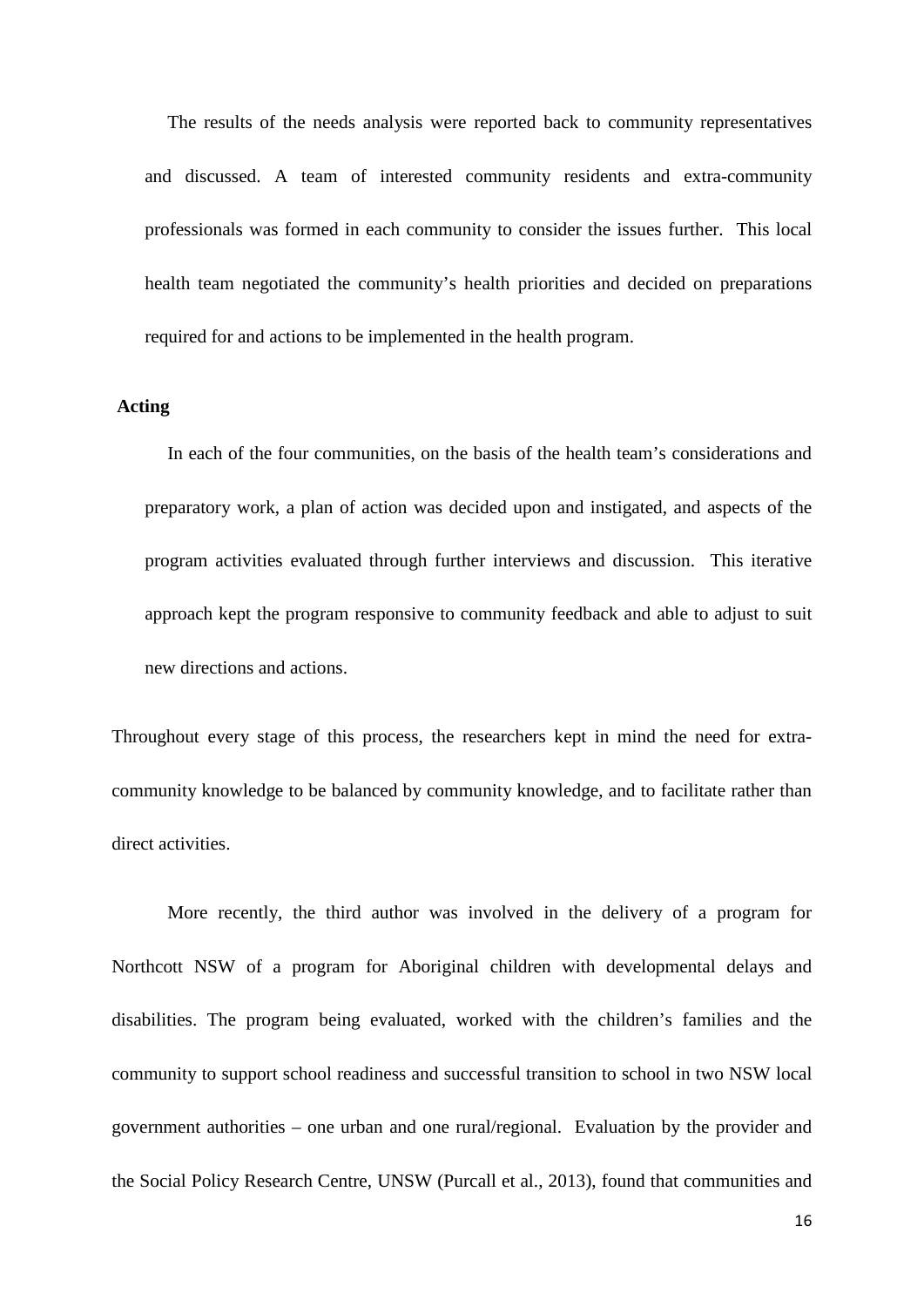families often had little information provided to them about disability or the services that could assist the children in preparing for school. It took some time for workers to build a relationship of trust with parents, and this was achieved much more quickly when the community had already recognised the provider organisation as trustworthy, and where Northcott had worked closely with community elders and Aboriginal organisations to gain the trust of families. Northcott also found that families preferred to look at a range of supports for both the family and the child to achieve the best outcomes for the child, rather than deal with the child in isolation of the family and the community. This preference for community based culturally relevant programs is at complete variance with the NDIS individually based model (L. Matthews personal communication March 7, 2014; D. Taylor, personal communication March 7, 2014).

# **Recommendations for Researching the provision of Services to Indigenous families with a children with a disability under the NDIS.**

In light of the previous research projects undertaken by the authors and the literature cited above*,* any research project which seeks to provide authentic rich information about the provision of services for Indigenous families of children with a disability in rural and remote regions under the NDIS should consider the following research questions and recommendations:

## **Research Questions**

1) How do Indigenous families conceptualise disabilities in different communities and cultures?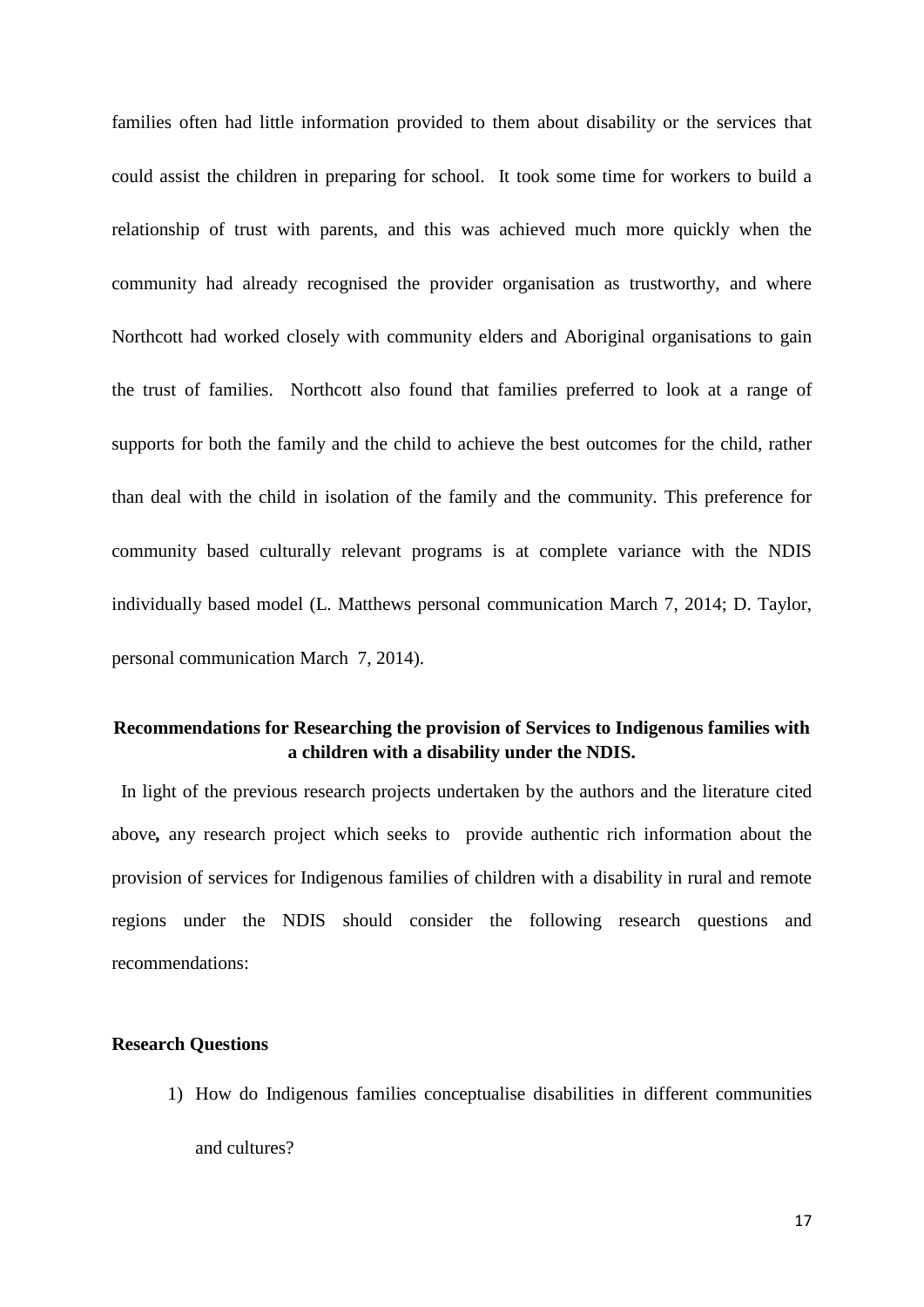- 2) What are the implications for Indigenous communities and families of having a child (0-12) disability on awareness access to and utilisation of services in rural and remote areas?
- 3) Do barriers exist to utilisation of specialist services as a consequence of existing government policy and models for service provision?
- 4) What is the preferred model of services that would increase utilisation and sustainability of support services for Indigenous families with a child with a disability?
- 5) How can other ways of knowing and community values, such as Aboriginal extended family relationships, be incorporated into service delivery?

## **Recommendations**

Following on from the above discussion and the experience of the authors in conducting research in Indigenous communities, it is recommended that the following principles are incorporated into the methodology for research projects undertaken in rural and remote Indigenous settings:

a) Become known to the families and communities before commencing the project. Previous to setting up the focus groups or interviews, it is necessary to contact the local councils and services to arrange visits to meet the community and families. If possible the researchers, project manager and research assistants should attend community days, fair days and perhaps sporting events. It will then be necessary to contact schools, parenting groups and local Aboriginal Education Consultative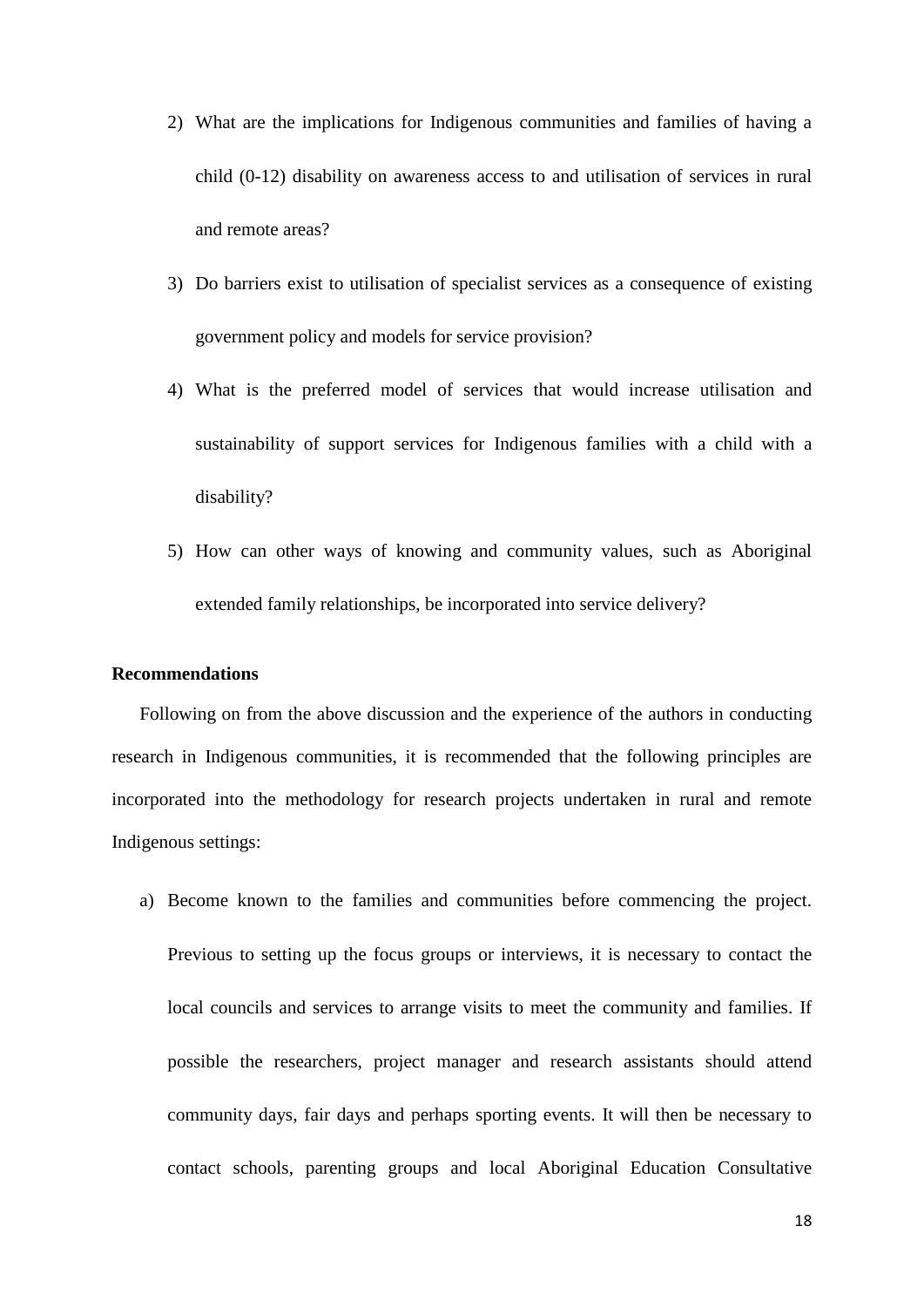Groups to get to know the parents. Also it would be useful to gain knowledge of the dominant family groups in the community, preferred names and language groups.

- b) Recruitment of families with a child with a disability may be problematic given the issues discussed earlier. Barbeques and Family Fundays are good ways of contacting families and increasing participants.
- c) The research project would need to include qualitative methods so that Indigenous families can be given an authentic voice (Brantlinger, Jiminez, Klingner, Pugach & Richardson, 2005; A. Howard personal communication March 7, 2014).
- d) Review of literature to investigate successful culturally appropriate support programs for other Indigenous populations from International research needs to include what has been called the grey literature, government reports etc.
- e) Ensure a needs analysis is conducted with each family and community. Semistructured interviews with families in focus groups or individually (as preferred by respondents) should be conducted to explore motivation, knowledge of issues, knowledge of solutions, and access to solutions.
- f) The demographics of the communities in which the families are situated should be assessed using a tool such as The Accessibility and Remoteness Index of Australia (ARIA) and the Index of Relative Socio-economic Disadvantage (IRSED). Family characteristics including living arrangements and caring arrangements of the child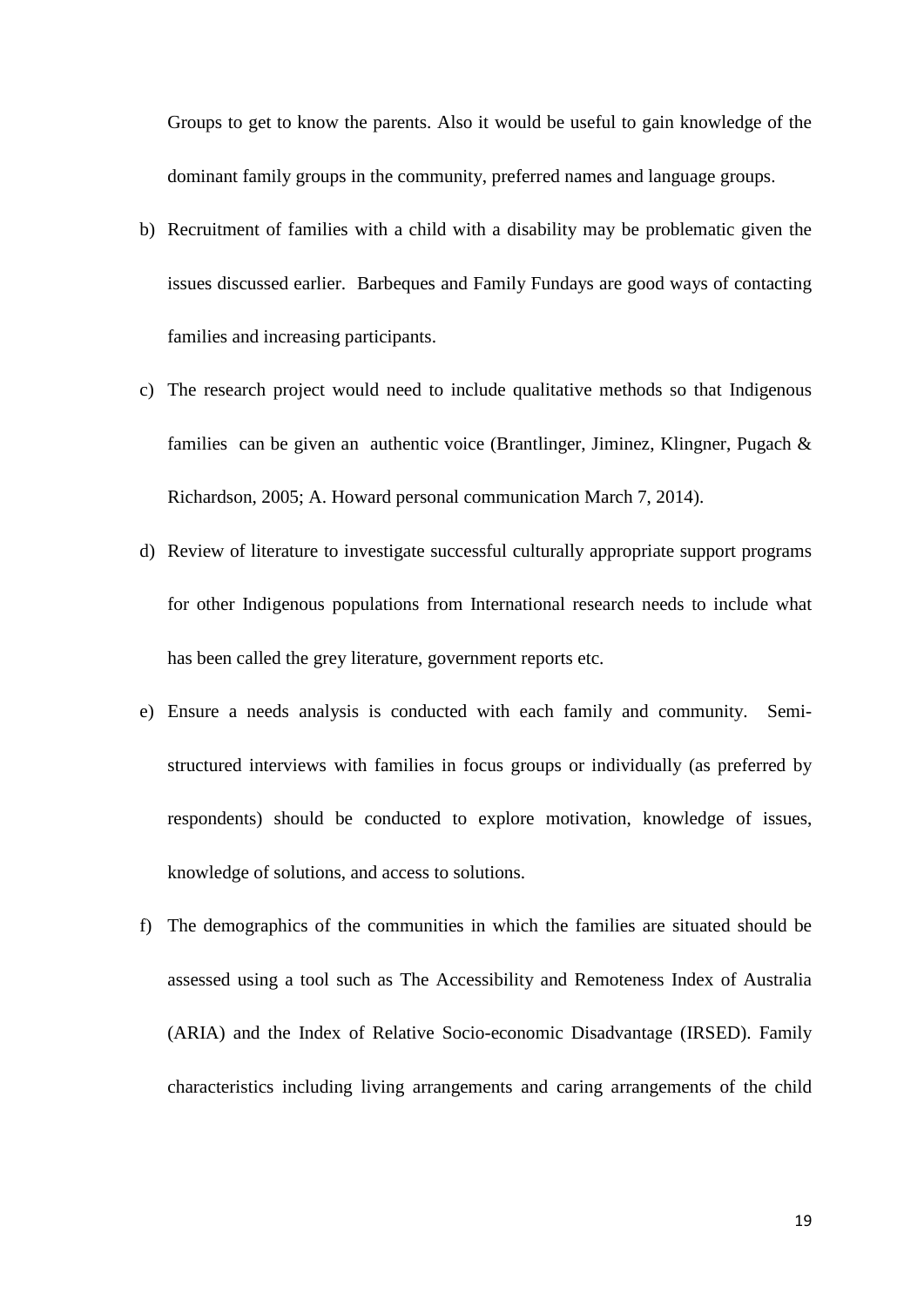with disabilities should also be gathered if the families are willing to share this information.

- g) Other demographic information related to diagnosis/ no diagnosis and time of diagnosis for the children should also be gathered as relevant and available.
- h) Community-based Indigenous research assistants should be employed to assist with the running of all aspects of the project. It is preferable for these assistants to be community residents.
- i) Research projects conducted in participation with service providers could be combined with service delivery to Indigenous communities and families. Particularly where resources are scarce, inclusion of some funding to enable the provision of specialist therapy or other family support services could assist in addressing individual issues as they are identified.
- j) Ensure that the project gives something back to the communities. You could supply morning and afternoon tea and some remuneration and arranging transport to and from the venues.

Northcott has spent a number of years establishing services in a rural location in NSW with a particular focus on Aboriginal services. This involved many false starts, changes of staffing, and attempts to engage the local community elders in supporting the services and encouraging local people to access them. One measure of success was when the local lawn bowls team, led by one of the Aboriginal elders in the community, asked for Northcott sponsorship of the team. For two years the team, which includes the local Northcott area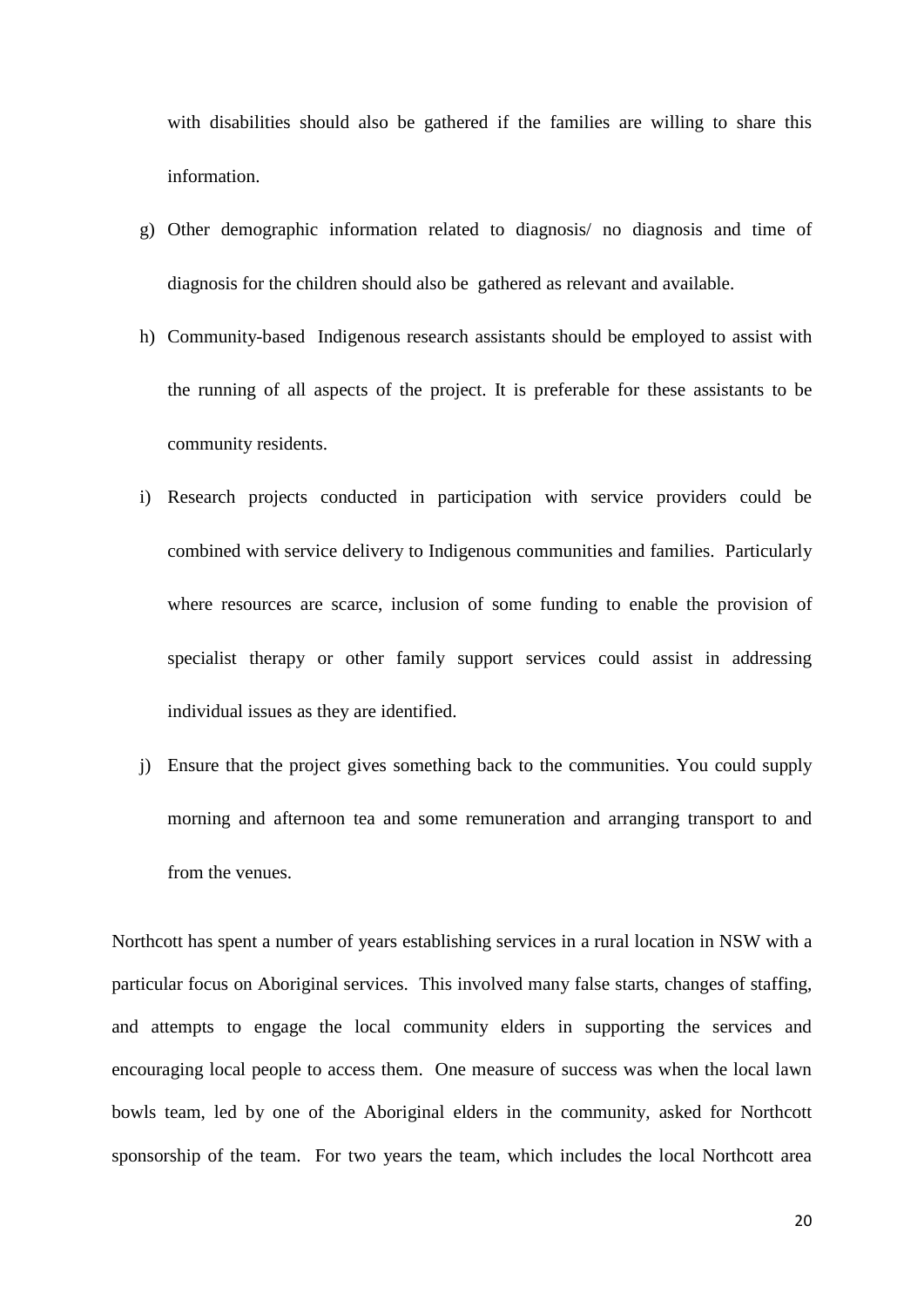manager, has proudly worn its Northcott shirts in the regional competition. This is a symbol of Northcott's acceptance in the local community, and has assisted in developing deeper and richer relationships with local families. (Stubbs, personal communication, October 31, 2013).

#### **Conclusions**

If the development of services can be based on the findings of culturally relevant research, then these services have the potential to improve relationships and communication between service providers and Indigenous families of the child with a disability. More widely, the support programs that the families utilise can potentially impact on social determinants of disability by improving engagement, employment and empowerment if implemented in a culturally appropriate manner and provide much needed information for all of these stakeholders to increase awareness and understanding about services and about Indigenous families with a child with a disability.

The development of culturally appropriate information resources and the development of culturally appropriate services can inform policy, specifically in the areas of medical therapy educational and social support services. Also finally it is envisaged that the improvement will lead to better long-term outcomes for the family and the children themselves Australia is a better place for Indigenous people with disabilities than it once was but not as good as it might become. The NDIS has the potential to improve long term outcomes for Indigenous families with young children with a disability but it will need to be implemented in a innovative, creative and community appropriate way to achieve these..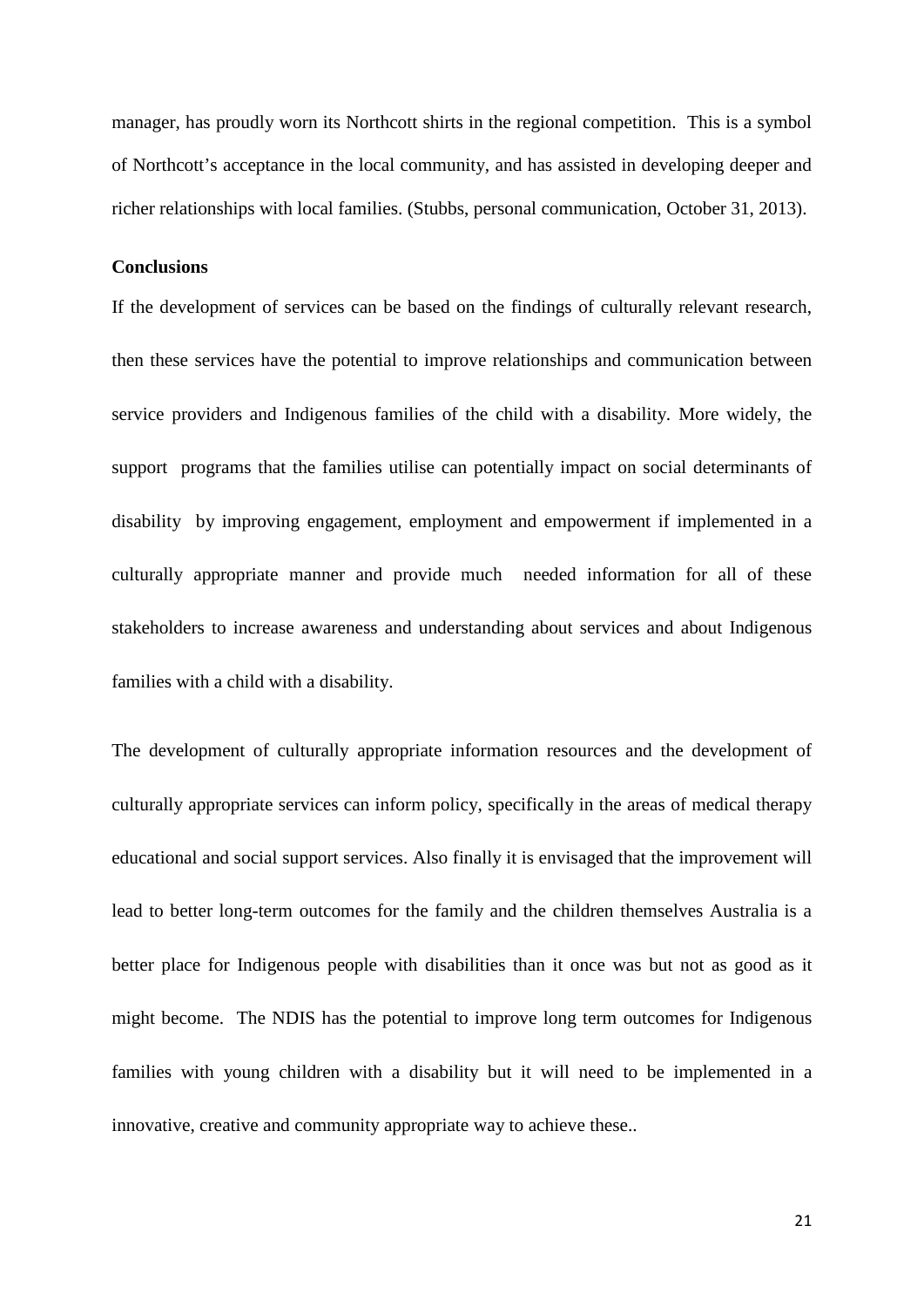#### **References**

- Aging, Disability and Home Care, (2012) *Rural and remote project: Video conferencing for case conferences Summary Report,* Department of Family and Community Services, January 2012, [http://www.adhc.nsw.gov.au/about\\_us/research/completed\\_research.](http://www.adhc.nsw.gov.au/about_us/research/completed_research)
- ARIA The Accessibility and Remoteness Index of Australia. Retrieved from [http://www.health.gov.au.publicat.htm.](http://www.health.gov.au.publicat.htm/) (Accessed October 31, 2013)
- Atkinson, J. (2002). *Trauma Trails: Recreating Songlines.* North Melbourne: Spinifex Press.
- Baldock, J. & Ungerson, C. (1994). *Becoming Consumers of Community Care*. York: Joseph Rowntree Foundation.
- Better Start for children with a Disability (Better Start) Retreived from [http://www.betterstart.net.au](http://www.betterstart.net.au/) (Accessed October 31, 2013)
- Blair, E. M., Zubrick, S. R., & Cox, A. H. (2005). The Western Australian Aboriginal Child Health Survey: Findings to date on adolescents. *Medical Journal of Australia, 183*(8), 433-5.
- Brantlinger, E., Jimenez, R., Klingner, J., Pugach, M., & Richardson, V. (2005). Qualitative studies in special education. *Exceptional Children, 71*(2), 195-207.
- Constable S.E., Brown, G., Dixon R.M., & Dixon R.J. (2008). Healing the hand that feeds you: Exploring solutions for dog and community health and welfare in Australian Indigenous cultures. *International Journal of Interdisciplinary Social Sciences, 3* (8), 219- 229.
- Constable S.E., Dixon R.M., Dixon R.J. & Toribio J.A. (2012). Approaches to Dog Health Education Programs in Rural and Remote Indigenous communities: four case studies. *Health Promotion International* doi: 10.1093/heapro/das013. First published online: March 21, 2012.
- Department of Families, Housing, Community Services and Indigenous Affairs. (2012). *Helping Children with Autism (HCWA).* URL: [http://www.fahcsia.gov.au/sa/disability/pro](http://www.fahcsia.gov.au/sa/disability/progserv/people/helpingchildrenwithautism/pages/default.aspx) [gserv/people/helpingchildrenwithautism/pages/default.aspx](http://www.fahcsia.gov.au/sa/disability/progserv/people/helpingchildrenwithautism/pages/default.aspx)
- Dixon, R. M. & Johnston, C. (2005). What is Early Childhood Intervention? In C Johnston, G. Salter,. & H. Lunn (Eds.). *Does this child need help?* (pp. 1-7). Australia: Australian Early Intervention Association.
- Dunst, C. J. (2002). Family-centered practices: Birth through high school. *The Journal of Special Education, 36*(3), 141-149.
- Dunst, C. J., & Trivette, C. M. (2009). Capacity-building family-systems intervention practices. *Journal of Family Social Work*, *12*(2), 119-143
- Enemburu, I. G. (1991) Aboriginal Education: a process of control, of forced social change, within an assumed raceless context. *Prelude 21 Conference*.
- Golds, M., King, R., Meiklejohn, B., Campion, S., & Wise, M. (1997) Healthy Aboriginal Communities. *Australian and New Zealand Journal of Public Health 21*: 389-390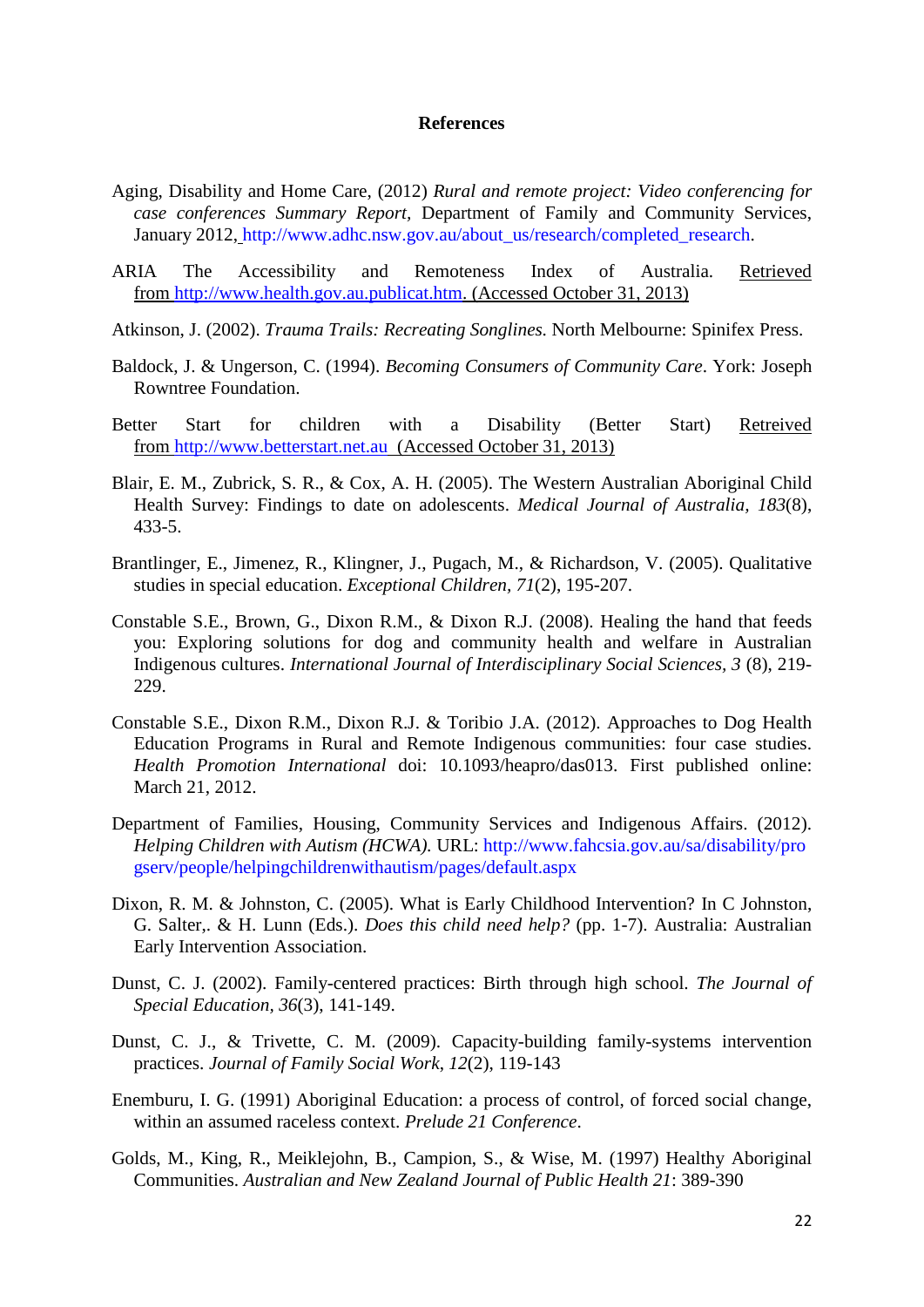Heil, D. (2008) Embodied selves and social selves: Aboriginal well-being in central-western New South Wales, Australia. In G. Mathews and C. Izquierdo (Eds) *The Good Life: Well Being in Anthropological Perspective* (pp 88-108) New York : Berghahn Books.

Holden A., Johnson and Blakemore (2014) needs full reference

- Index of Relative Socio-economic Disadvantage (IRSED). Retrieved from http://www.abs.gov.au/ausstats. (Accessed October 31, 2013)
- Keeffe, K. (1992) *From the Centre to the City: Aboriginal education, culture and power.* Canberra: Aboriginal Studies Press.
- Kendall,E. & Marshall, C.A.( 2004). Factors that prevent equitable access for Rehabiliation for Aboriginal Australians with Disabilities: The need for culturally safe Rehabilitation. *Rehabilitation Psychology, 49*(1),5-13. doi: [10.1037/0090-5550.49.1.5](http://psycnet.apa.org/doi/10.1037/0090-5550.49.1.5)
- Landesman Ramey, S. & Ramey, C.T. (2002). Early experience and early intervention for children 'at risk' for developmental delay and mental retardation. *Mental Retardation and Developmental Disabilities Research Reviews, 5,* 1-10.
- Leonard, H., Petterson, B., Bower, C., & Sanders, R. (2003). Prevalence of intellectual disability in Western Australia. *Paediatric and Perinatal Epidemiology, 17*(1), 58-67.
- NDIS website. Retrieved from http:// [www.ndis.gov.au](http://www.ndis.gov.au/) (Accessed March 3, 2014)
- NDS Policy Paper (2013a). Choice and risk in the NDIS. Retrieved from <http://www.nds.org.au/publications> ( Accessed March 3, 2014)

NDS Research and Policy Paper (2013b) The place for block funding in the NDIS. Retrieved from <http://www.nds.org.au/publications> Accessed March 3, 2014)

- NILS National Institute for Labor Studies (2013). Retrieved from http://www.flinders.edu.au/sabs/nils/research/project
- McDonald C., & Zetlin D. (2004). 'The more things change……..' Barriers to community services utilisation in Queensland. *Australian Social Work, 57*(2), 115.
- Nakata, M. (2013). The Rights and Blights of the Politics in Indigenous Higher Education, *Anthropological Forum, 23* (3)*,* 289-303*.*
- NDIS 2014 Retrieved from http://www.ndis.gov.au
- Office of the Auditor General. (2000) *A Means to an End – Contracting not-for-profit Organisations for the Delivery of Community Services (3/2000), OAG June14, 2000.*

Productivity Commission 2011, *Disability Care and Support: Executive Summary*, Report no. 54, Canberra.

Purcal, C., Newton, B.J., Fisher, K., Eastman, C., Mears, T., Smith, M. & Gibson, S. (2013) *School readiness program for Aboriginal children with additional needs: working with children, families, communities and service providers. Interim Evaluation Report.* SPRC Report 4/13, for Northcott Disability Services NSW, Social Policy Research Centre, Sydney.